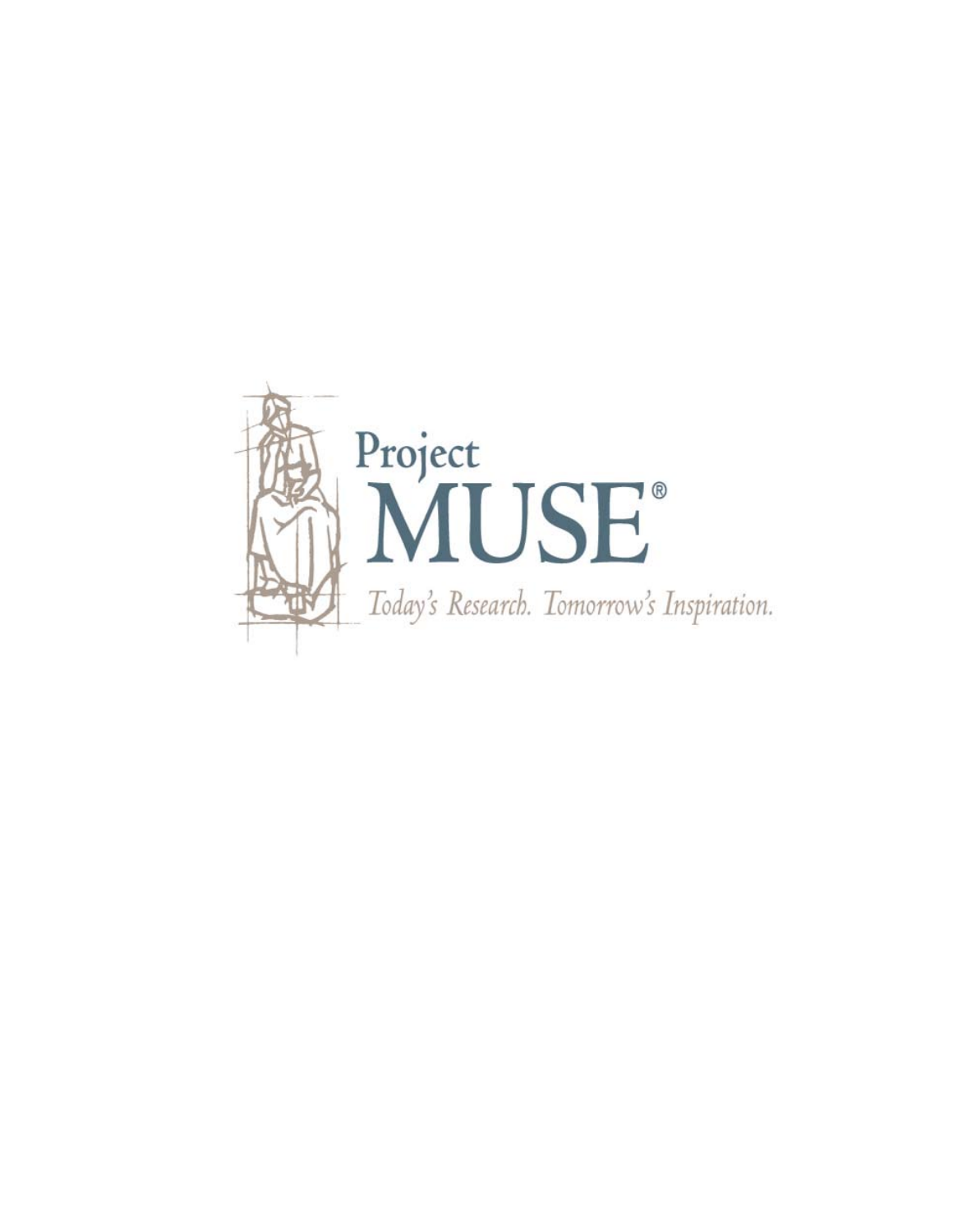# **Overseas Filipino Workers:** The Making of an Asian-Pacific Diaspora

## **E.** San Juan, Jr.

#### **ABSTRACT**

The accelerated migration of Filipino contract workers in the last two decades, comprising at least 10% of the total population, has distinguished the peripheral Philippine formation since the 1970s. Neoliberal globalization has interrupted its decolonizing process. Politically and culturally subordinate to U.S. hegemony, the Philippines remains an inchoate nation, its polity fragmented into ethnic communities. The exported labor of Filipino women and their treatment as serfs or quasislaves offers a laboratory for the critical analysis of the global market and its impact on poor countries. Collective resistance and self-reflection now characterize this emergent diaspora, unique in the history of the Asian-Pacific region. This provides an occasion to interrogate the orthodox theories of diaspora, nationalism, and immigration, especially in a time of the unprecedented financial crisis of global capitalism.

/<sup>n</sup> average, 3,400 Filipinos leave daily for work abroad, over <sup>a</sup> million per year, to join the nearly ten million Filipinos (out of 90 million) already out of the Philippines, scattered around the world. It is the largest global diaspora of migrant labor next to Mexico, the highest per capita exporter of labor in Southeast Asia. By now, for many, this unprecedented daily occurrence of departures is a paltry news item. The facts when repeated sound now to be more a matter of bad taste or inept mannerism than a banality: of the ten million Overseas Filipino Workers (OFWs), 75% of them are women, chiefly as domestics and semi-skilled contract workers, in 197 different countries. Over four million more leave, without proper/legal travel and work permits, for unknown destinations. About 3-5 coffins of these OFWs arrive at the Manila International Airport every day. Obviously, the reason is not for adventure or tourism, or even for an exciting, less constrained life. Frankly, it is for livelihood (any income-generating work, including "sex work") and a materially improved future.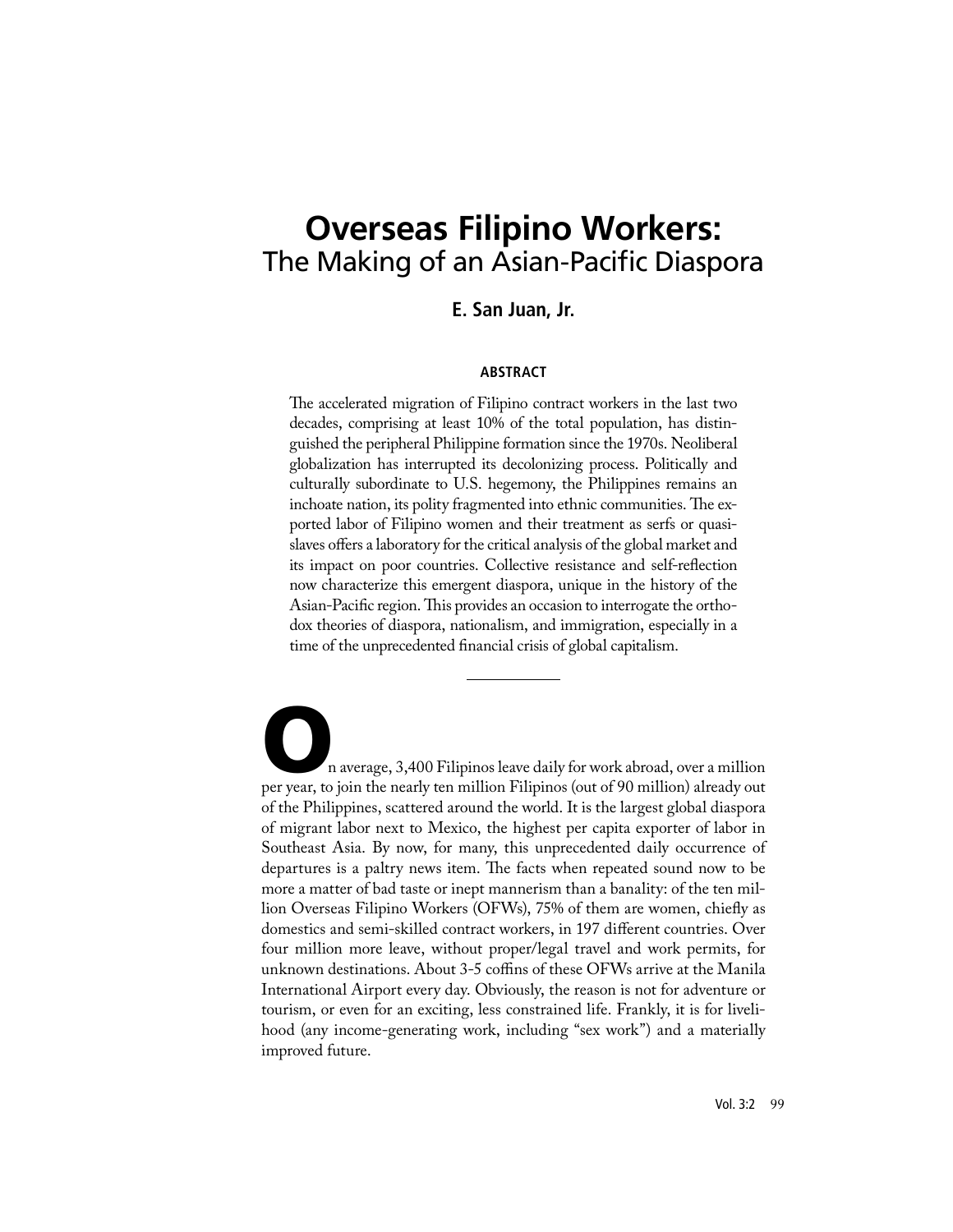After a visit to the United Nations in 2006, President Gloria Macapagal-Arroyo met some OFWs at the Waldorf Astoria Towers in Manhattan, New York to thank them for their remittance. Almost every Filipino now knows that OFWs contribute more than enough to relieve the government of the onerous foreign debt payments to the World Bank/International Monetary Fund (WB/IMF) and financial consortiums. In 1998 alone, according to the Commission on Filipinos Overseas, 755,000 Filipinos found work abroad, sending home a total of P7.5 billion; in the last three years, their annual remittance averaged \$5 billion. Throughout the 1990s, the average total of migrant workers is about a million a year; they remit over 5 percent of the national GNP, not counting the millions of pesos collected by the Philippine government in myriad taxes and fees. In 2004, OFWs sent \$8.5 billion, a sum equal to half of the country's national budget. In 2007, they sent \$14.45 billion and \$15.65 in 2008. For this they have been celebrated as "modern day heroes" by every president since the export of "warm bodies" was institutionalized as an official government policy. OFW earnings suffice to keep the Philippine economy afloat and support the luxury and privileges of less than 1 percent of the people, the Filipino oligarchy. It therefore helps reproduce a system of class inequality, sexism, racism, and national chauvinisms across the international hierarchy of core and peripheral nation-states.

It bears repeating that the Philippines today ranks as second to Mexico as a "sending country," with remittances topping those of Mexico and India, comprising over 10% of GDP. OFWs bring in more money than banana exports (the country is the world's third largest producer) or tourism. The processing fees collected from OFWs, as well as those obtained from bank transactions, amount to billions of pesos. In 2006, for example, the OFW remittance was five times more than foreign direct investment, 22 times higher than the total Overseas Development Aid, and over more than half of the gross international reserves. In sum, OFW remittance contributes to paying the foreign debt, heightens household consumerism, disintegrates families, and subsidizes the wasteful spending of the corrupt patrimonial elite. It is not invested in industrial or agricultural development. Clearly the Philippine government has earned the distinction of being the most migrant- and remittance-dependent ruling apparatus in the world, mainly by virtue of denying its citizens the right to decent employment at home.

Interviews with Filipinos in Lebanon, as well as in Israel and Iraq, have confirmed the bitter truth of their collective distress: many prefer to stay in their place of work at the mercy of gunfire and missiles rather than return to their homeland and die of slow starvation. We recall how Filipinos reacted when the Arroyo regime prohibited travel to Iraq on account of OFW Angelo de la Cruz's kidnapping—they said they would rather go to Iraq to work and be killed instantly rather than suffer a slow death by hunger in their beloved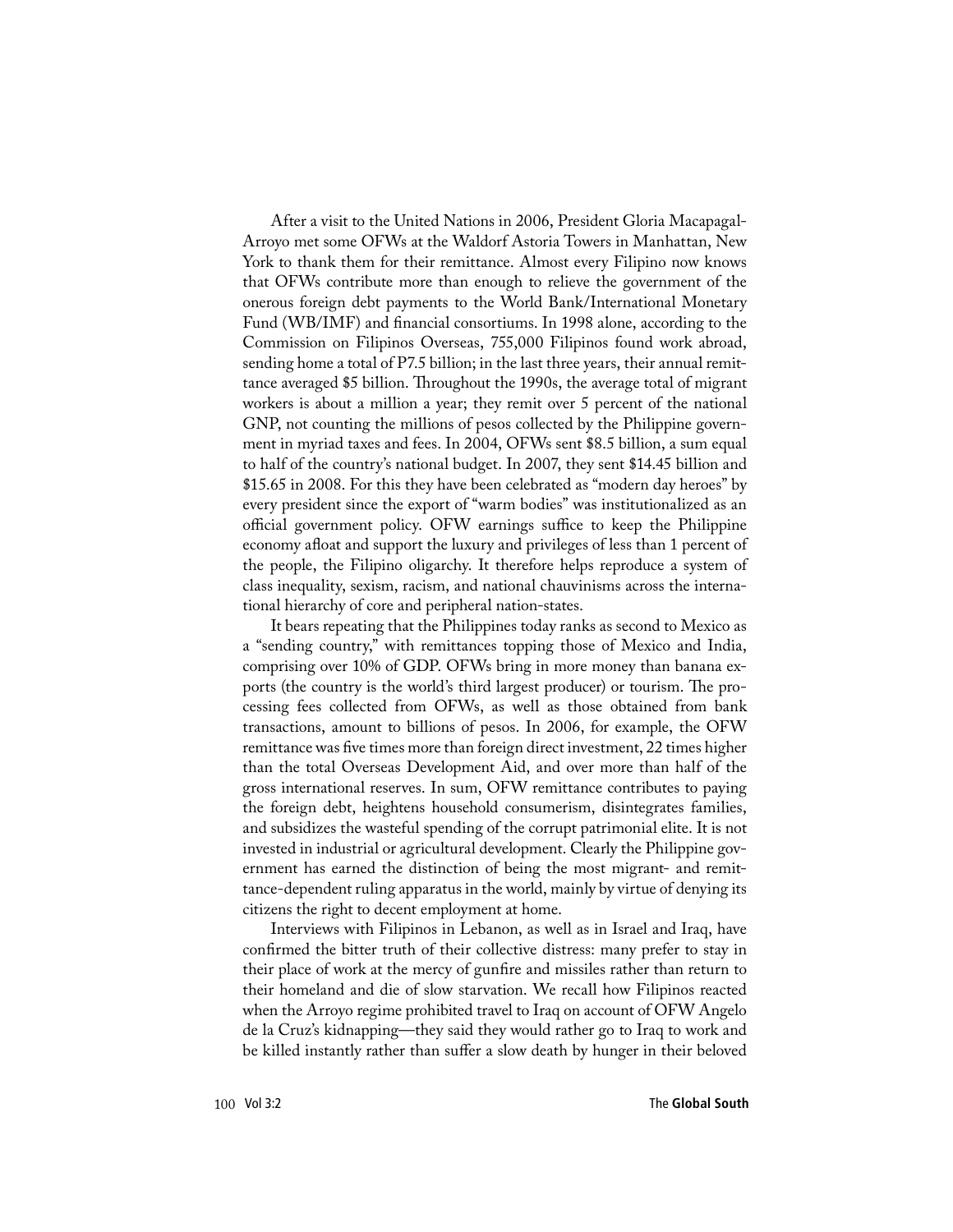Philippines. Lives of quiet desperation? Indeed the pathos of the OFW predicament is captured tersely by de la Cruz's response after his release by his kidnappers in July 2004: "They kept saying I was a hero...a symbol of the Philippines. To this day I keep wondering what it is I have become" (San Juan *Filipino Self-Determination* 20).

Meanwhile, OFWs' dead bodies land everyday at the Manila International Airport. According to Connie Bragas-Regalado, chair of Migrante International, at least fifteen "mysterious deaths" of these government "milking cows" (her term for OFWs) remain unsolved since 2002, with more harrowing anecdotes brewing in the wake of the U.S.-led war of "shock and awe." This relentless marketing of Filipino labor is an unprecedented phenomenon, rivaled only by the trade of African slaves in the previous centuries. Younger Filipinos are indeed disturbed by the reputation of the Filipina/o as ubiquitous maids or servants of the world. How did Filipinas/os come to find themselves scattered to the four corners of the earth and somehow forced to the position of selling their bodies, nay, their selfhoods? In general, what is the import and implication of this unprecedented traffic, this spectacle of millions of Filipinas/os in motion and in transit around the planet? How did the Philippines become a top-ranking sender of commodified bodies and a receiver of cadavers? Why are not enough decent jobs available for its citizens? How can we explain this collective misfortune?

## **HISTORICAL ORIENTATION**

After three hundred years of Spanish colonialism, the Filipino people mounted a revolution for national liberation in 1898 and established the first constitutional Republic in Asia. But, the United States destroyed this revolutionary state in the Filipino-American War of 1899–1913, with 1.4 million Filipinos killed and the islands annexed as a US territorial possession up to 1946, when nominal independence was granted. The US conquest perpetuated the feudal landlord system by co-opting the propertied elite that, together with comprador/middlemen traders and new cadres of Americanized intelligentsia, served as the colonial, and later neocolonial, administrators of the conquered territory. The Philippines offered abundant natural and human resources, together with what US policy-makers originally desired: strategic military bases for trade with China and a geopolitical outpost in the Asian region. By 1946, thoroughly devastated by World War II, the Philippines emerged as a U.S. dependency, with its political, economic and military institutions controlled directly and indirectly by Washington. Up to today, the Philippine military operates as an appendage of the Pentagon, its logistics and war-games supervised by Washington via numerous treaties and executive agreements, as witnessed by ongoing joint U.S.-Philippines "Balikatan" war exercises, and the unconscionable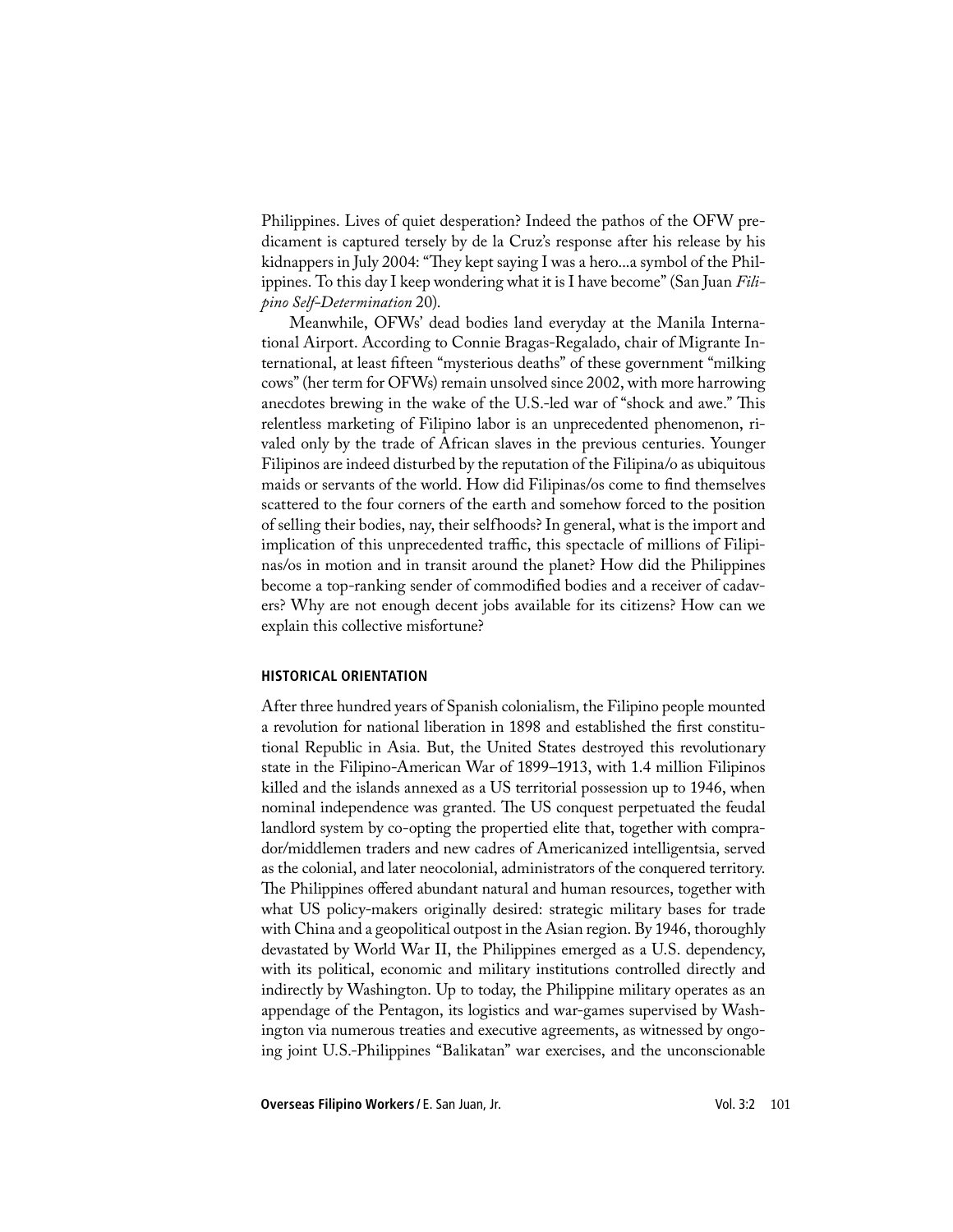handling of the "Nicole" Subic Bay rape case. In 1980, Senator Jose Diokno summed up the US accomplishment: "When the Americans left, they left behind the same three basic problems [which they found in the country: widespread poverty, unequal distribution of wealth and social exploitation] and added two more: a totally dependent economy and a military situation so tied to the U.S. that decisions on war and peace, in fact, rest with the United States and not with the Filipino people" (4). In effect, the US exercised sovereignty over a neocolonial formation so thoroughly Americanized that its people today believe that moving to the U.S. metropole is the true fulfillment of their dreams and destiny.

With the Cold War unfolding in Indochina and the worsening of economic stagnation and lower rate of accumulation in the core capitalist countries by the seventies, the Marcos dictatorship took over the Philippines and deepened the underdevelopment of the country. Structural problems, such as unemployment, inflation, chronic balance of payments deficits, an expanding foreign debt, and sharpened social inequality are symptoms of the continuing stranglehold of U.S. imperialism. For over seventy years, the US established the legal and political framework that transformed the country into a rawmaterial exporting economy and a market for consumer goods, with a semifeudal land system and a bureaucrat-comprador-landlord governing bloc subservient to U.S. dictates. There was never any progressive national-populist regime in the Philippines that could have initiated the beginning of industrialization as in Latin America and other postcolonial formations after World War II, as Samir Amin has observed. The import-substitution scheme briefly tried in the fifties and sixties quickly gave way to an export-oriented development plan at the behest of the WB/IMF. In the latter 70s, strict structural adjustment programs (SAP) to promote "free-market capitalism" (such as tourism, export-oriented light industries in Export Processing Zones, currency devaluation, etc.) imposed by the latter agencies and the state's local technocrats plunged the country into crisis. Because of the severe deterioration in the lives of 80% of Filipinos, rising unemployment and serious foreign-debt problems, Marcos initiated the "warm body export"—the Labor Export Policy (LEP)—with Presidential Decree 442 in 1974. This was followed by the establishment of the Philippines Overseas Employment Administration in 1983 and the mandatory sending of remittances by OFWs through the Philippine banking system—a stop-gap remedy for a world-systemic symptom of the crisis in profit accumulation.

Beginning with Marcos authoritarian rule up to the Arroyo regime today, the Philippines has been plagued by accelerated impoverishment of the people as a result of unemployment, declining wages, rising cost of living, and cutbacks in social services. Neoliberal policies known as the "Washington Consensus" maintained the cycle of crisis, rooted in the underlying iniquitous class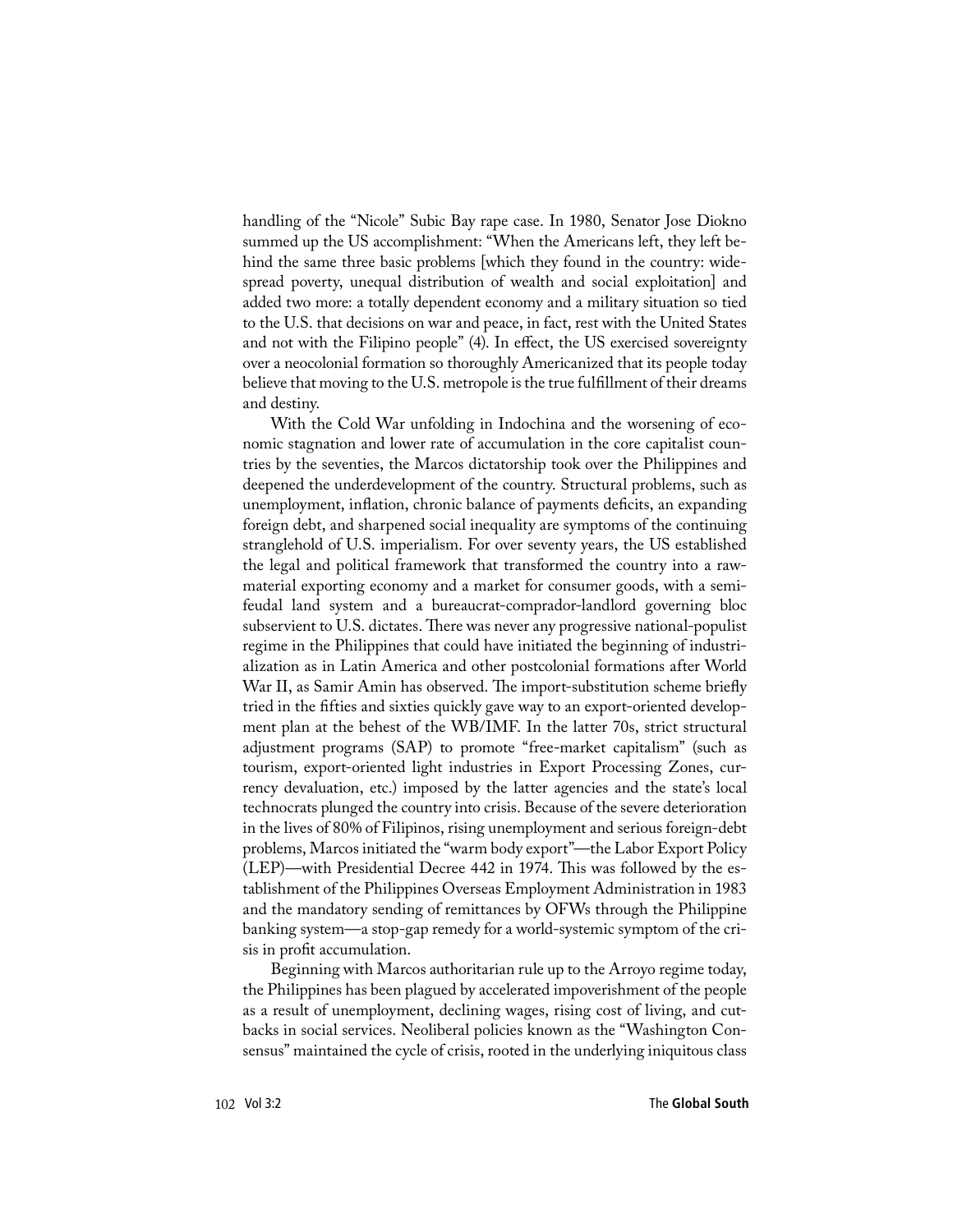structure and the historical legacy of political, economic and military dependence on the U.S. These continue to provide the framework for the increased foreign penetration and control over the national economy, the unremitting dependence on raw material exports and (since the 1970s) of human resources, and the squandering of whatever capital was available through unbridled bureaucratic corruption and fascistic military excesses. Clearly the unemployment crisis is a direct outcome of the deteriorating manufacturing and agricultural sectors caused by the ruinous trade and investment policies since the 1980s. About 59 million Filipinos, two-thirds of the population, live on less than \$2 a day."Free market" development schemes packaged with "trickledown" modernizing gimmicks implemented by successive regimes after Marcos have precipitated mass hunger. Chronically low wages, salaries and incomes have been aggravated by inflation and the current global financial crisis. The U.S.-patronized oligarchic rule of compradors, landlords and bureaucrat-capitalists oversees the unrelieved immiseration of the countryside, systemic underdevelopment, and the commodification of Filipino labor for the world market. As Pauline Eadie has cogently demonstrated, the role of the Philippine state in perpetuating poverty and aggravating the exploitation of Filipino citizens cannot be discounted, no matter how weak or "failed" in its function as a mediator/receiver of destructive, supposedly neutral global market compulsion.

## **ABORTING MAROON FRONTIERS**

As a point of departure for future inquiry, I would like to explore the character of the emerging Filipino diaspora. My orientation is that of a Filipino residing in the United States, with rhizomatic linkages to social movements in Philippine civil society. First, a definition of "diaspora:" "Diaspora," according to Milton Esman, designates "a minority ethnic group of migrant origin which maintains sentimental or material links with its land of origin" (316). These communities are never assimilated into the host society and, in time, develop a diasporic consciousness that carries out a collective sharing of space with others. In the 1980s and 1990s, diaspora studies emerged as a revision of the traditional sociological approach to international migration and assimilation. Because of globalizing changes in the modes of transport and communications, diaspora communities appear to be able to sustain their own distinctive identities—and economic ties to their homelands. Accordingly, the static territorial nationalisms of the past have given way to a series of shifting or contested boundaries, engendering notions of transnational networks, "imagined communities," "global ethnospaces," etc. (Marshall 159) that emphasize the complexity, fluidity, and diversity of migrant identities and experiences.

Like ethnicity, diaspora fashioned by determinate historical causes has

**Overseas Filipino Workers** / E. San Juan, Jr. **708 / 103 / 103 / 103 / 103 / 103 / 103 / 103 / 103 / 103 / 103 / 103 / 103 / 103 / 103 / 103 / 104 / 105 / 106 / 106 / 106 / 106 / 106 / 106 / 106 / 106 / 106 / 106 / 106 /**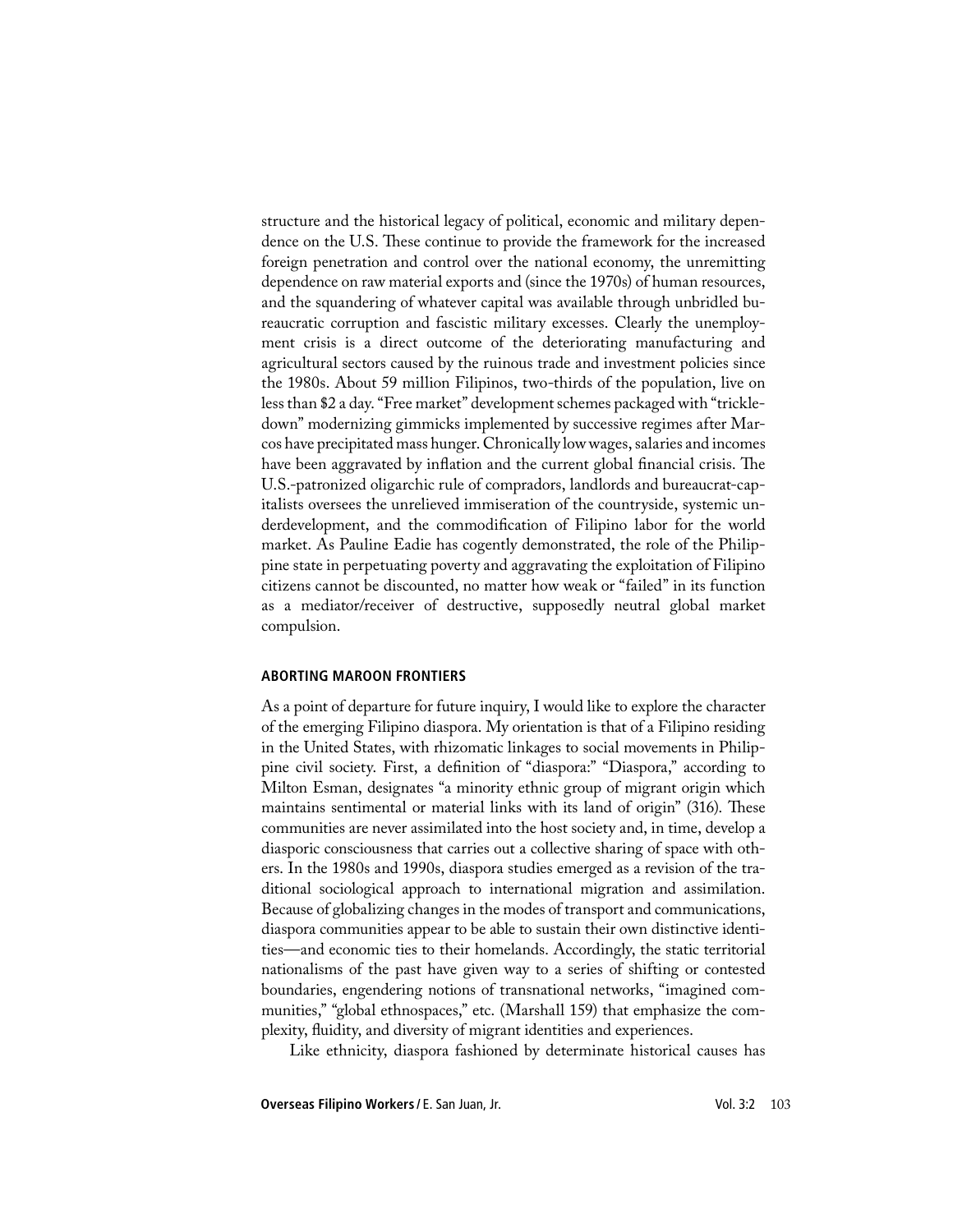tended to take on "the 'natural' appearance of an autonomous force, a 'principle' capable of determining the course of social action" (Comaroff 98). Like racism and nationalism, diaspora presents multiform physiognomies open to various interpretations and articulations. One sociologist argues that OFWs are revolutionizing Filipino society, pushing the political system "toward greater democracy, greater transparency and governance" (David 3), an incoherent judgment given the corruption and inequities attendant on this laborexport program acknowledged by everyone, including this sociologist.

Simply put, diaspora involves both fictional construct and material reality sutured together in a complex historical process. James Clifford's notion of diaspora is characterized by: 1) dispersal from an originary habitat 2) myths and memories of the homeland 3) alienation in the host country 4) desire for eventual return 5) ongoing support for the homeland, and 6) a collective identity defined by relationship to the homeland (283-90). He upholds a decentered or multiply-decentered network and rejects teleologies of origin and return in favor of multiple transnational connections that provide a range of experiences to diasporic communities which in turn depend on the changing possibilities, obstacles, antagonisms, and connections in the host countries. Given the various histories of displacements, diaspora for Clifford serves as the site of contingency *par excellence*. He conceives of a "polythetic field of diasporic forms expressed in multiple discourses of travels, homes, memories, and transnational connections." Conceiving of an "adaptive constellation of responses to dwelling-in-displacement" (286), Clifford posits the ideal of tribal cosmopolitanism shaped by travel, spiritual quest, trade, exploration, warfare, labor migrancy, and political alliances of all kinds. Can OFWs be conceived as tribal cosmopolitans in this fashion?

Globalization has proceeded to the extent that in our reconfigured landscapes—now grasped as liminal or interstitial—old boundaries have shifted and borders disappeared. Everyone has become transculturized due to Americanization or Disneyfication in actuality or in cyberspace. Transnationals or transmigrants materialize as mutations of expatriates, refugees, exiles, or nomadic travelers (such as Filipino "TNTs," fugitive undocumented Filipinos). It is in this context of globalization, where ethnic conflicts and the universal commodification of human bodies co-exist in a compressed time-space of postmodernity, that we can examine the genealogy and physiognomy of this phenomenon called Filipino diaspora, the lived collective experience of OFWs. Like the words "hybridity," "subaltern," "transculturation," and so on, the term "diaspora" has now become commonplace in polite conversations and genteel colloquia, often clustered with rubrics such as "genocide, ethnic cleansing, and forced migration." One indeed dreads to encounter in this context such buzzwords as "post-nation," "alterity," or ludic "*differance*" now overshadowed by "globalization" and everything prefixed with "trans-" and assorted "post-ali-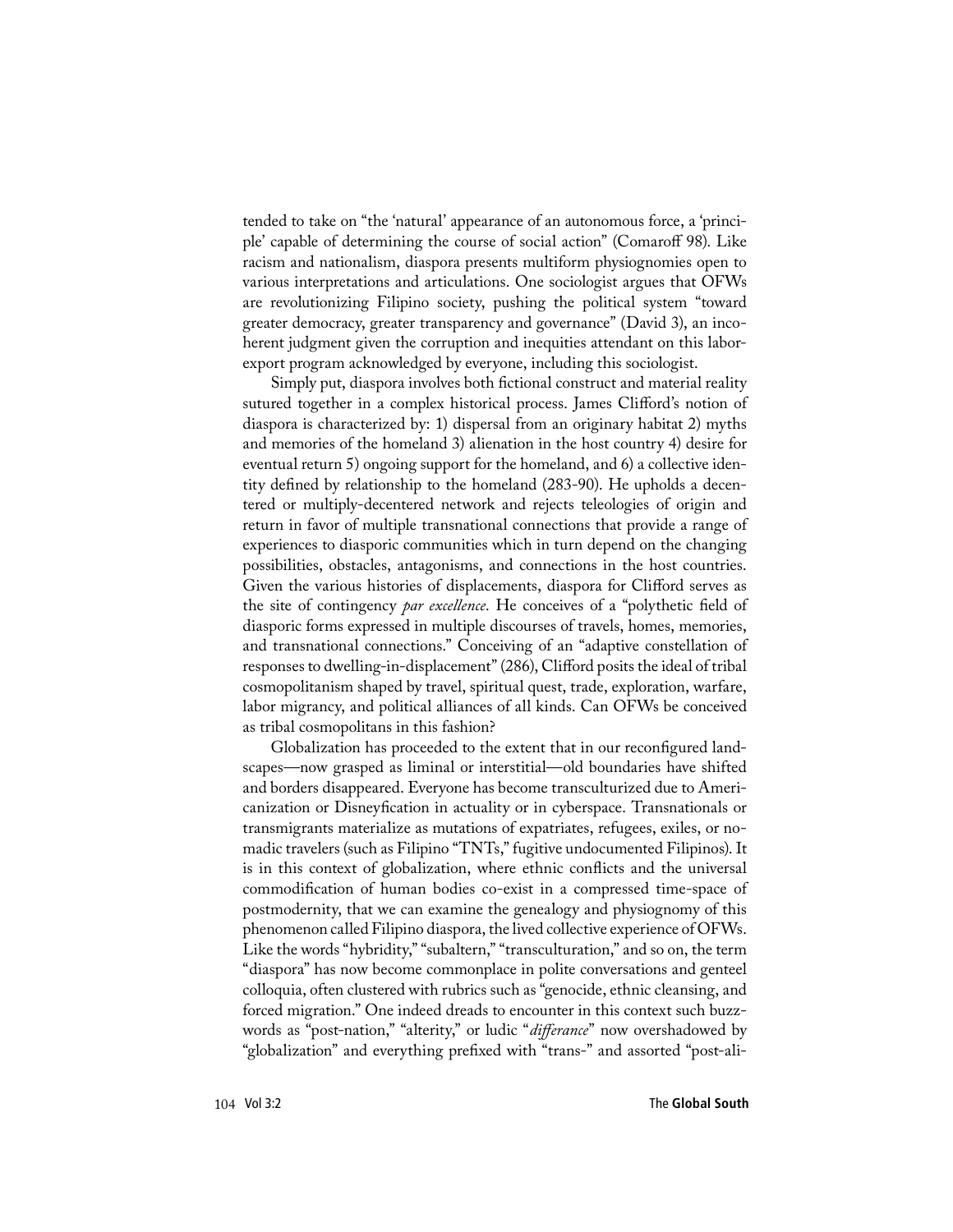ties." Diaspora becomes a particularizing universal, enacting a mimicry of itself, dispersing its members around in a kaleidoscope of simulations and simulacras borne by the flow of money, labor, and so on in the international commodity chain. At this conjuncture, one is compelled to ask: Has the world become a home for OFWs? I have encountered Filipinos in many parts of the world in the course of my research. Have I then stumbled onto some unheardof enigmatic scandal as a "Filipino diaspora"? Or have I surreptitiously constructed this, dare I say, thick slice of "reality" and ongoing experience of about ten million Filipinos around the planet?

Lacking any dialectical critique of the dynamics of colonialism and imperialism that connect the Philippines and its peoples with the United States and the rest of the world, mainstream academic inquiries into the phenomenon of recent Filipino immigration and resettlement are, at best, disingenuous exercises in Eurocentric/white-supremacist apologetics. This is because they rely on concepts and methodologies that conceal unequal power relations—that is, relations of subordination and domination, marginalization, sexism, as well as national subalternity, and other forms of discrimination. I am not proposing here an economistic and deterministic approach, nor a historicist one with a monolithic Enlightenment metanarrative and essentialist agenda. What I want to stress is the centrality of commodified labor within the global political economy of commodity exchange. What is intriguing in this research field are the dynamics of symbolic violence in discourse and practice tied to the naturalization of social constructs and beliefs that are dramatized in the evolving narratives and figures of concretely determinate migrant lives.

It should be recalled that this unprecedented hemorrhage of Filipino labor-power issues from a diseased body politic, marked by the impoverishment of 75 % of the population, widespread corruption by the oligarchy, criminality, military/police atrocities, and the grass-roots insurgency (legal as well as underground) of peasants, women, youth, workers, and indigenous communities. The process of democratization which peaked in the February 1986 revolt against the Marcos dictatorship has been interrupted by military-police terrorism (extrajudicial killings, forced disappearances, etc.) of the Arroyo regime, with the responsible parties enjoying impunity and official protection.

The network of the patriarchal family and semi-feudal civil society unravels when women from all sectors (75% of all OFWs) alienate their "free labor" in the world market. They are inserted into a quasi-feudal terrain within global capitalism. While the prime commodity remains labor-power, OFWs find themselves frozen between serfhood and colonizing petty bourgeois households. Except for the carceral condition of "hospitality" women overseen by gangsters, most Filipinas function as indentured servants in the Middle East, Canada, Hong Kong, Singapore, and other receiving countries which operate as parts of the transnationalized political economy of global capitalism. These

**/VERSEAS &ILIPINO 7ORKERS** % 3AN \*UAN \*R 6OL 105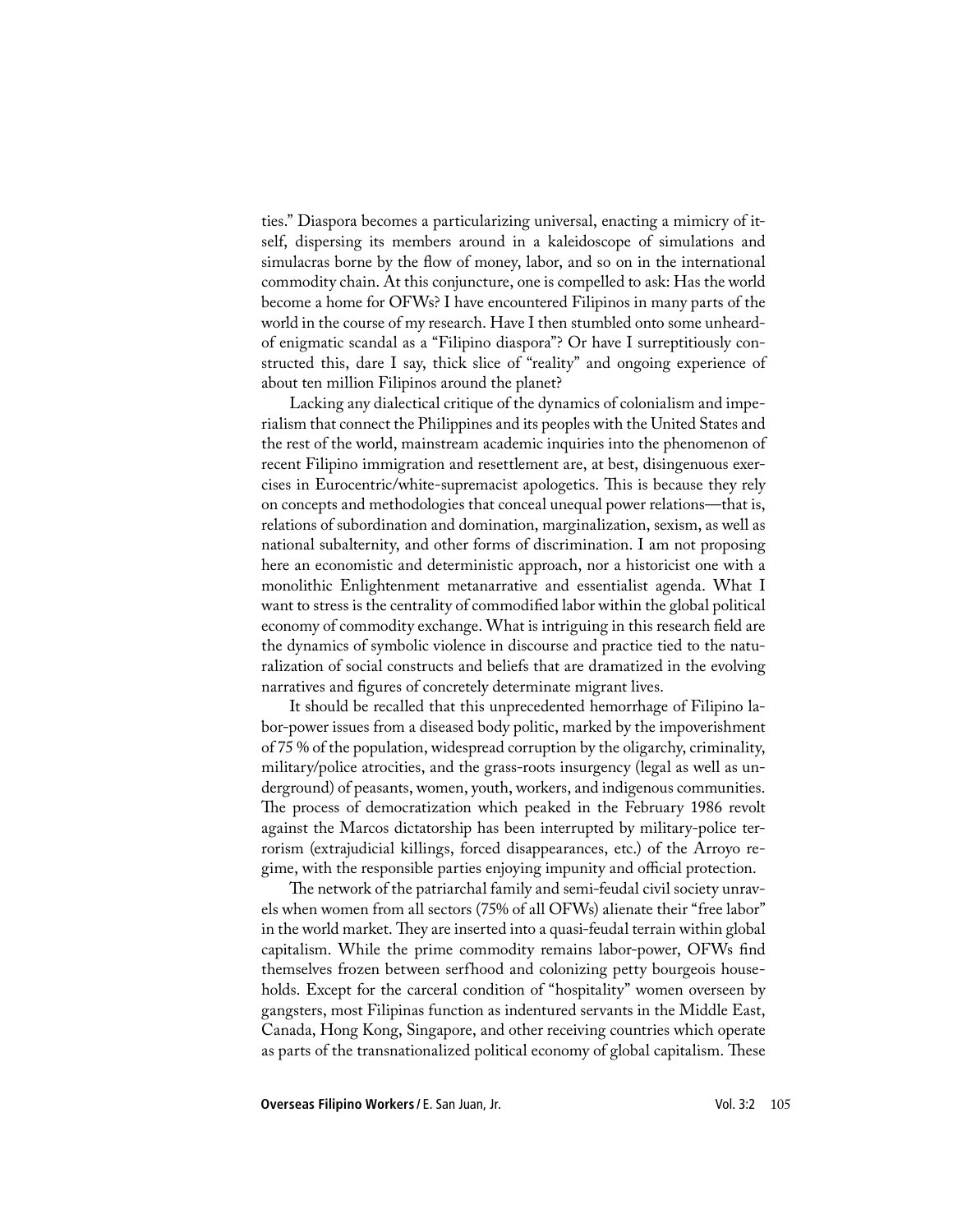indentured cohorts are thus witnesses to the dismemberment of the evolving Filipino nation and the scattering of its traumatized fragments to various state-governed policed territories around the planet.

## **AGONY OF DERACINATION**

Already by 2007, there were 9.2 million Filipino workers scattered in 197 countries, over 9% of the total labor force. Permanent OFWs are concentrated in North America and Australia, while those with work contracts or who are undocumented are dispersed in West Asia (Middle East), Europe, East and South Asia, and as sea-based workers (roughly 250,000). They work in service and industrial sectors, in households, for multinational and domestic firms, and in low-skilled and low-paid work. Most OFWs today (46.8%) are service workers: household or domestic helpers, maids or cleaners in commercial establishments, cooks, waiters, bartenders, caregivers and caretakers. Although most are professionals with college degrees, teachers, midwives, social workers, etc., they are generally underpaid by the standards of their host countries—a sociopolitical, not purely economic, outcome of core-periphery inequity. OFWs work in the most adverse conditions, with none or limited labor protections and social services otherwise accorded to nationals. The millions of undocumented workers suffer more with unscrupulous employers brutally exploiting their illegal status. Whether legal or undocumented, OFWs experience racism, discrimination, national chauvinism, and xenophobia; many are brutalized in isolated households and in the "entertainment" industry. They are deprived of food and humane lodging, harassed, beaten, raped, and killed. Meanwhile, the families left behind suffer from stresses and tensions in households lacking parental guidance; often, marriages break up, leaving derelict children vulnerable to the exigencies of a competitive, individualist-oriented environment.

In 1979, after only five years of Marcos' LEP, the Philippines graduated into the first rank of labor-exporting nations. The marketing of talent, muscle and training brought in \$1 billion foreign exchange. But at what cost? In Nov-Dec 1979, the Belgian police arrested and repatriated twenty Filipina women who were deceived by travel and recruiting agencies with the collusion of the Philippine bureaucracy. All were promised good jobs that were non-existent; seduced, they sold whatever property or possessions they had, incurred huge debts, and paid huge sums to venal officials and criminal recruiters—only to be arrested, or forced to accept humiliating jobs, prostitution, constant abuse and maltreatment. A Filipina migrant worker gave this testimony to the Permanent People's Tribunal in 1980: most Filipina migrants work

ten or twelve hours a day, completely uninsured, at less than minimum pay with their airfare illegally deducted from their already meager pay by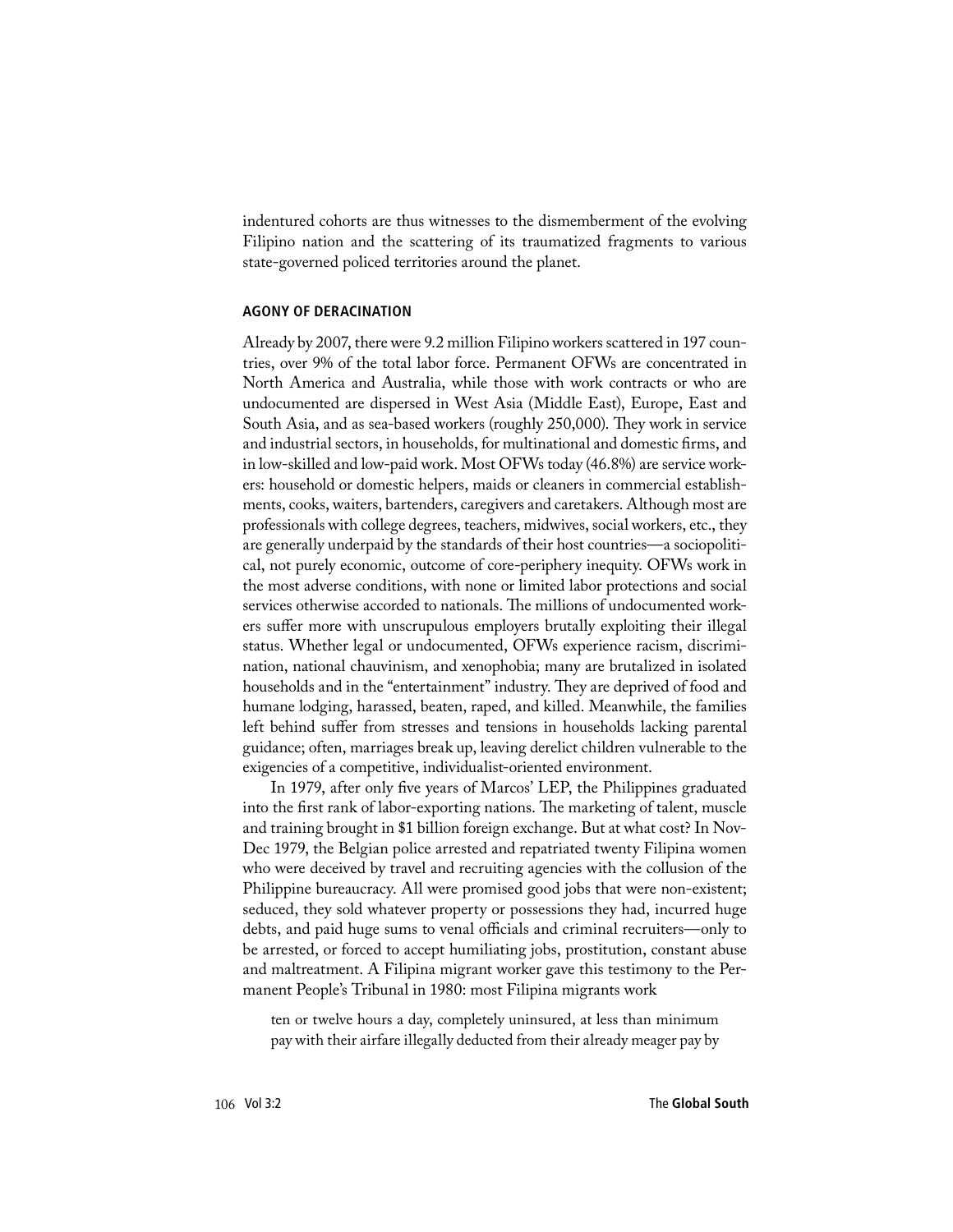their employer. This is how some Filipinas describe their work: 'Sometimes I cannot bear to think about our conditions here. It is like being in prison. It is so lonely just being by myself. Just think how long the hours of work are. Besides having to do heavy work, there is no overtime pay. I am given the responsibility over their children. Sometimes I am ordered to clean the car or to garden or to decorate the house. So, I do not even get a full day off which I am supposed to be entitled to have. And it is so cold here in this small room." Another one said: "The food given is lacking. Sometimes, you are even insulted. If you are not strong your head will break and you might even think of committing suicide."

This is all part of the nightmare: the hard work and the inner pain; the incomparable sadness; the separation from home and loved ones; the adjustment to a new culture and a new language; legal papers to worry about; anxiety about the police; the low and inadequate salary; the debts incurred to come and which have to be repaid.  $\ldots$  The Filipino migrant workers have asked themselves: how long will it last? (Komite 105–06)

In 2006, Ramon Bultron of the Asia-Pacific Mission for Migrants surveyed the effects of the neoliberal restructuring of the labor market, in particular the "flexibilization" of work that eroded workers' rights and enhanced slavery to unregulated free-market operations. He described the trainee system in Korea, the labor importation process in Hong Kong, and similar schemes to enhance exploitation of migrant labor in Taiwan, United Arab Emirates, Australia, and elsewhere. Labor flexibilization serves only to ensure low wages and long working hours; they erode mandatory labor standards, decrease social benefits and services, and eliminate democratic rights to form unions and engage in collective bargaining. In short, it promotes slavery to predatory global capital. Again, these are all symptoms of the logic of class and national inequality operating in a hierarchical world-system, not objective, neutral effects of a temporary dis-equilibrium of the free market due to illegitimate political and social interference.

The situation of Filipino migrant workers in the United States has been adequately explored in various studies. Grace Chang has explored the plight of Filipina caregivers, nurses, and nannies in North America. A recent write-up on the horrendous condition of smuggled Filipino caregivers in Los Angeles, California, may illustrate one form of modern slavery (Chang 134–6). Why do Filipinas easily succumb to labor traffickers? About 700,000 men, women and children are being trafficked to the U.S., but OFWs are quite unique in that the Filipino's deeply colonized mentality/psyche privileges America as "the dream destination," an intoxicating way out of poverty. Gendy Alimurung described the world of two Filipina indentured servants, "held against their will and forced to work for little or no pay" (23). Mary, a Filipino teacher,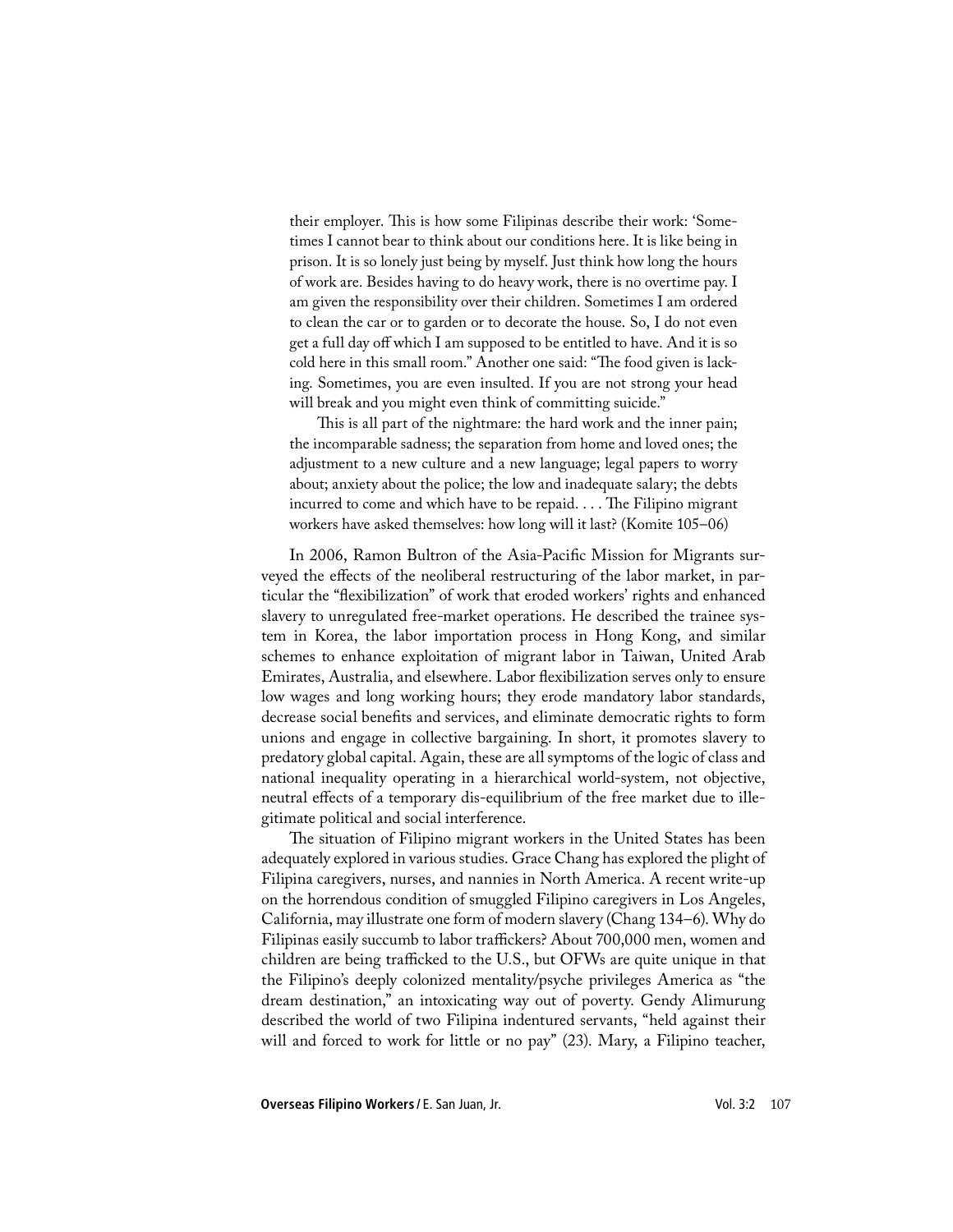worked as a live-in caregiver in a posh senior-care center in Sherman Oaks, California; when she was smuggled into the U.S. by Filipino traffickers, her passport was confiscated and she was told frankly that she would be a "prisoner" once she started working 24 hours/seven days a week. The nightmare scenarios of bondage or quarantined servitude began in October 2005 and ended when a neighbor helped another trafficked servant escape; they wound up in a shelter program run by the Coalition to Abolish Slavery and Trafficking. Since these caregivers are undocumented, they cannot press charges against their employers. In contrast, Nena Ruiz, a Filipino domestic servant with papers, sued a vice president of legal affairs for Sony Pictures Entertainment and his wife for enslaving her. "She worked 18 hours a day performing what one paper described as 'strange household chores,' which included microwaving chicken nuggets and cutting up bananas and pears for the couple's dogs. Ruiz, meanwhile, was fed leftovers and slept in a dog bed" (Alimurung 25). Except for the fact that Ruiz was able to seek legal redress, her situation is replicated by her sister OFWs all over the world for the last three decades.

#### **FROM NEOCOLONIAL SERFS TO MODERN SLAVES**

Victimization of Filipinos by employers from Europe to the Middle East to Singapore, Hong Kong and Japan have been documented in detail since the seventies when the export of "warm bodies" started. The fates of Flor Contemplacion, Sarah Balabagan, Maricris Sioson, and others—several hundred OFWs languish today in jails in the Middle East, Taiwan, Malaysia, etc. have become public scandals and occasions for mass indignation. Consequently, on April 8, 2009, the UN Committee for the Ratification of the Migrants Convention deleted the Philippines from the list of model states complying with the UN Convention mandating countries to protect the rights of their migrant citizens.

Amid the tide of barbarization attendant on the putative benefits of global capitalism—celebrated by such pundits as Thomas Friedman and other neoconservative defenders of privatization, deregulation, and cutting of social services—we have witnessed a paradigm-shift among scholars studying the phenomenon of the Filipino diaspora. Critical intelligence has been hijacked to serve vulgar apologetics. For example, the employment of Filipina women as domestics or nannies to care for children, old people, the chronically infirm or disabled, and so on, has been lauded as altruistic care.

Generally, this exploitation of enslaved human labor-power eludes criticism because of its philanthropic facade. With most female domestics coming from impoverished, formerly colonized societies, we perceive that the traditional structure of global inequality among nation-states has something to do with this trend. This point cannot be over-emphasized: The buying and selling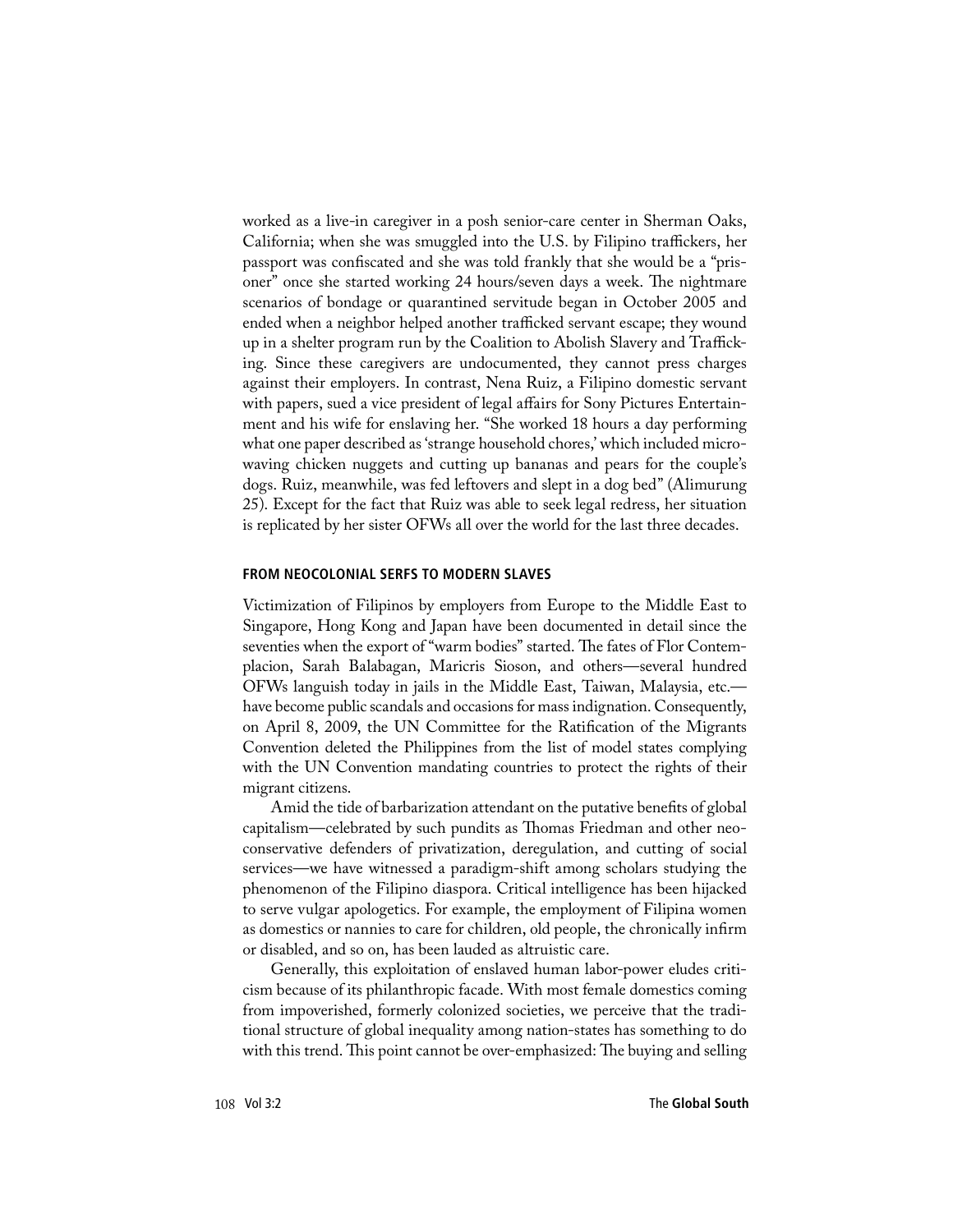of "third world" bodies is a legacy of the unjust and unequal division of international labor in both productive and reproductive spheres. This "global care chain," as trendy sociologists would put it, is household work managed as a thoroughgoing profit-making industry. In *Global Woman*, Barbara Ehrenreich and Arlie Hochshild tried to contextualize the exploitation of third-world women in the new epoch of flexible globalized capitalism. But their picture missed one stark difference, a telling omission: the status/rank of the Philippines as a neocolonial dependency without power to enforce its sovereignty right and safeguard the welfare of OFWs.

The stark disparity is sharply delineated by Bridget Anderson in her penetrating critique, *Doing the Dirty Work*? Opposing scholars who streamline if not euphemistically glamorize the job of caring, Anderson exposes how domestics from the Philippines, Sri Lanka, and other subaltern nations function as "legal slaves." Anderson shows how this came about through the economic conquest of third-world societies by the profit-driven industrialized North. This has given the middle class of the First World "materialistic forms of power over them" (149). She deploys Orlando Patterson's conceptual distinctions between the pre-modern personalistic idiom of power and the materialistic idiom of power under capitalism and defines the employer/domestic relation as a master/slave relation. The employer exercises both forms of power:

the materialistic because of the massive discrepancy in access to all kinds of material resources between the receiving state and the countries of origin of migrants and the personalistic because the worker is located in the employer's home—and often dependent on her not just for her salary but for her food, water, accommodation and access to the basic amenities of life. The employer uses both of these idioms of power, and both idioms are given to employers and reinforced by the state. (6)

Viewed systemically, the neoliberal global structure enables the exploitation of poor countries by the rich ones, and the exploitation of the citizens of poor countries by citizens of the global North (either male or female) through immigration legislation, even criminalizing migrants who assert their human rights. Earlier, institutionally imposed norms of race, nationality, and gender served to naturalize the migrant worker's subjugation, but in the new field of globalized capital, the lack of citizenship rights and the status of subordinated or inferiorized nationality/ethnicity both contribute to worsening the degradation of third-world women.

But there is something more pernicious that eludes the orthodox scholastic. What Anderson argues is that domestic work commodifies not only labor power—in classic political economy, labor power serves as the commodity that produces surplus-value (profit) not returned to or shared with the workers but, more significantly, the personhood of the domestic. Indentured or com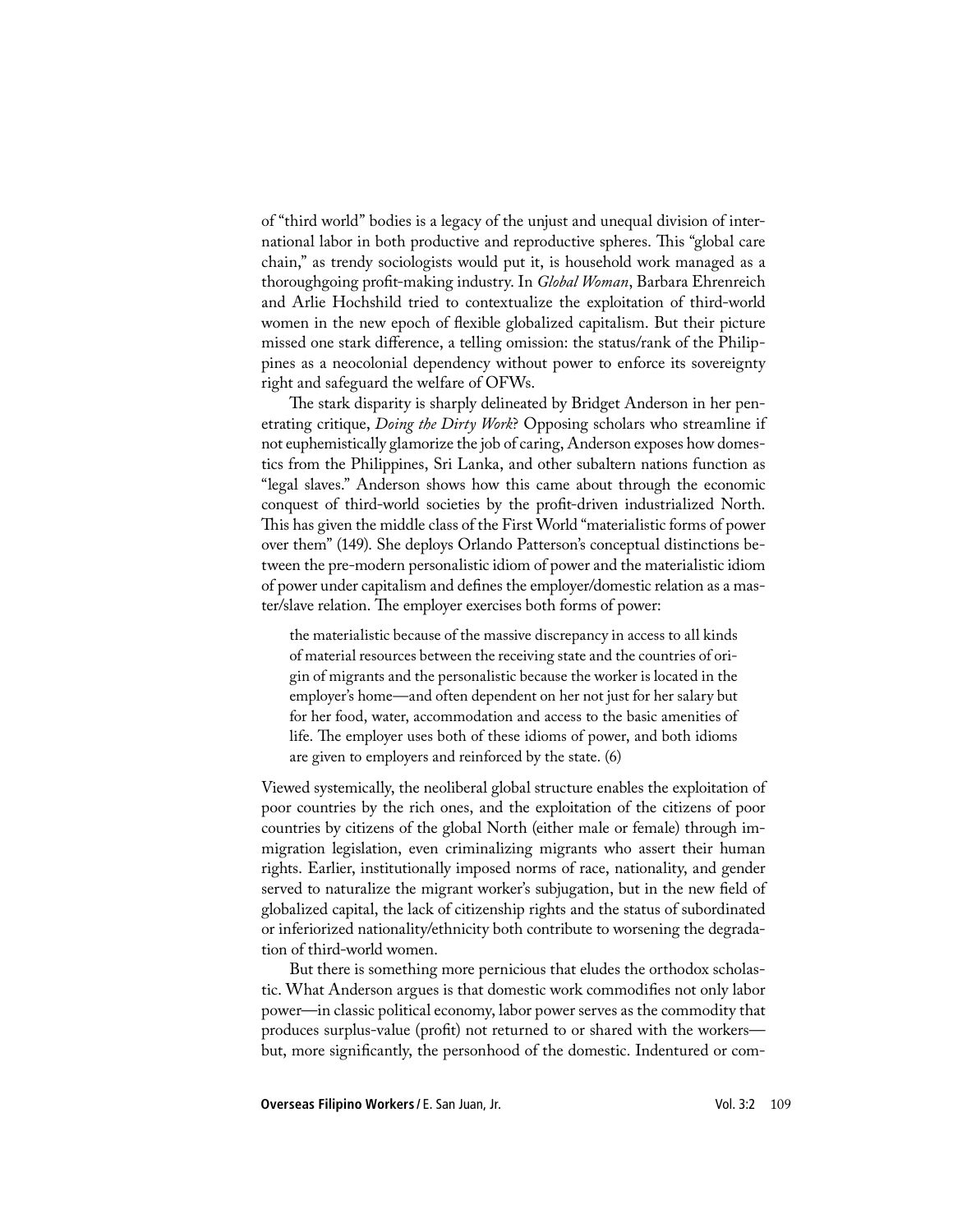modified personhood is the key to understanding what globalization is really all about. Consequently, what needs to be factored in is not only an analysis of the labor-capital relation, but also the savage asymmetry of nation-states, of polities that hire these poor women and the polities that collude in this postmodern slave-trade. Economics signifies nothing without the global sociopolitical fabric in which it is historically woven. Brutalized migrant labor throughout the world thrives on the sharpening inequality of nation-states, particularly the intense impoverishment of "third world" societies in Africa, Latin America, and Asia.

Race, national, and class forces operate together in determining the exchange-value (the price) of migrant labor. The reproduction of a homogeneous race (in Europe, North America, Japan, etc.) integral to the perpetuation of the unjust social order is connected with the historical development of nationstates, whether as imagined or as geopolitically defined locus. Historically, membership in the community was determined by race in its various modalities, a circumscription that is constantly being negotiated. It is in this racialized setting that European women's positioning as citizen acquires crucial significance. This is the site where third-world domestics play a major role, as Anderson acutely underscores: "The fact that they are migrants is important: in order to participate *like men* women must have workers who will provide the same flexibility as wives, in particular working long hours and combining caring and domestic chores" (190). This is the nexus where we discern that care as labor is the domestic's assignment, whereas the experience of care as emotion is the employer's privilege. The distinction is fundamental and necessary in elucidating the axis of social reproduction rooted in socially productive praxis. Such a vital distinction speaks volumes about migrant domestic labor/care as the key sociopolitical factor that sustains the existing oppressive international division of labor. This key distinction undermines all claims that globalized capitalism has brought, and is bringing, freedom, prosperity, and egalitarian democracy to everyone.

The political economy of globalized migrant labor involves the dialectics of production and reproduction. Following an empiricist line of inquiry, Rhacel Salazar Parrenas examines the racial and class dimensions of OFWs in what she quaintly terms "the international transfer of caretaking" in Rome and Los Angeles (113). While she calls attention to the gendered system of transnational capitalism, she downplays the racialist component and scarcely deals with subordination by nationality. This is because Parrenas construes "class" in a deterministic, economistic fashion. Her focus on the "patriarchal nuclear household" displaces any criticism of the colonial/imperial extraction of surplus value from enslaved/neocolonized reproductive labor. Indeed, the fact of the caretakers' national origin is erased, thus evading the issue of national oppression. The slavish condition of indentured reproductive labor scrutinized by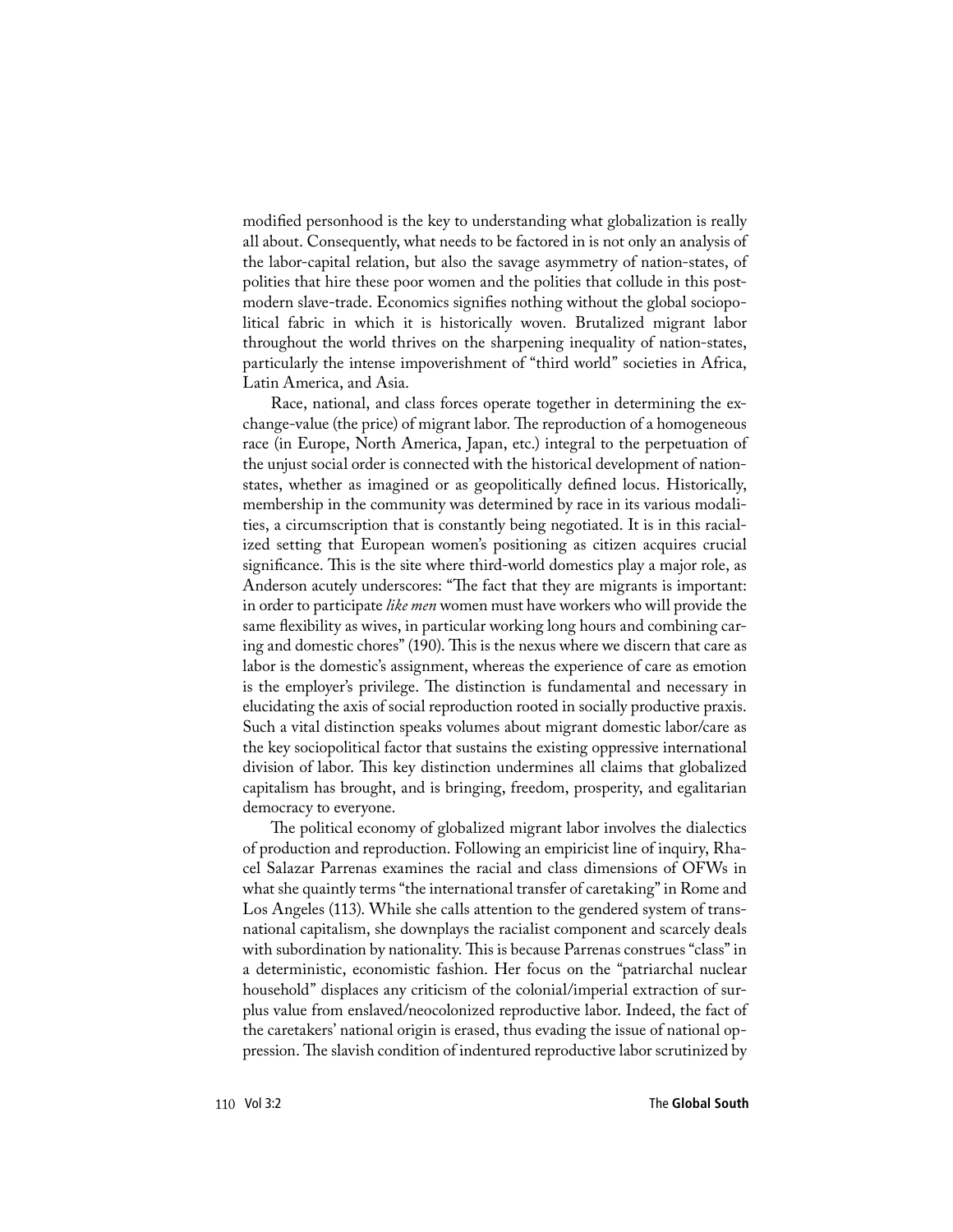Anderson is not given proper weight. We need to examine how the dynamics of capital accumulation hinges on, and subtends, the sustained reproduction of iniquitous social relations and exploitative inter-state relations. Unlike the conventional immigration specialist, Anderson foregrounds social reproduction at the center of her inquiry, allowing her to demonstrate how gender, race, and nation are tightly interwoven into the mistress/domestic class relationship. In effect, the Filipina domestic is what enables European/North American bourgeois society and, by extension, the relatively prosperous societies of the Middle East and Asia to reproduce themselves and thus sustain capital accumulation with its horrendous consequences. This also allows the legitimacy of patriarchal control of the household and the state to evade feminist critique.

#### $DIASPORA IN THE GLOBALIZING PROCESS$

Postmodernist scholars posit the demise of the nation as an unquestioned assumption, almost a doctrinal point of departure for speculations on the nature of the globalization process. Are concepts such as the nation-state, national sovereignty, nationality, and their referents obsolete and devoid of use-value? Whatever the rumors about the demise of the nation-state, or the obsolescence of nationalism in the wake of September 11, 2001, agencies that assume its healthy existence are busy: not only the members of the United Nations, but also the metropolitan powers of the global North, with the United States as its military spearhead, have all reaffirmed their civilizing nationalism—disguised as humanitarian intervention—with a vengeance. We've seen the damage wrought by this well-intentioned humanitarianism in Bosnia, Kosovo, Iraq, and, now, Afghanistan and Pakistan.

In this epoch of preemptive counter-terrorism, the local and the global find a meeting ground in the transactions among nation-states and diverse nationalities while global hegemony is negotiated among the metropolitan powers. Their instrumentalities—the World Trade Organization, NATO, IMF/WB, and financial consortia—are all exerting pressures on poor underdeveloped nations. They actualize the "collective imperialism" of the global North. Citizenship cards, passports, customs gatekeepers, and border patrols are still powerful regulatory agencies. With the denationalization of economies, the displaced communities of immigrants can now avail of the UN 1990 Convention. But given the power of the U.S. nation-state, Japan, and the European nation-states to dictate the terms of migrant employment, and the global circulation of capital (including flows of human capital), the Philippines cannot rescue millions of its own citizens from being maltreated, persecuted, harassed, beaten up, raped, jailed, and murdered. Violence enacted by the rich nation-states and their citizens hiring workers prevail as the chief control mechanism in regulating the labor-market for OFWs.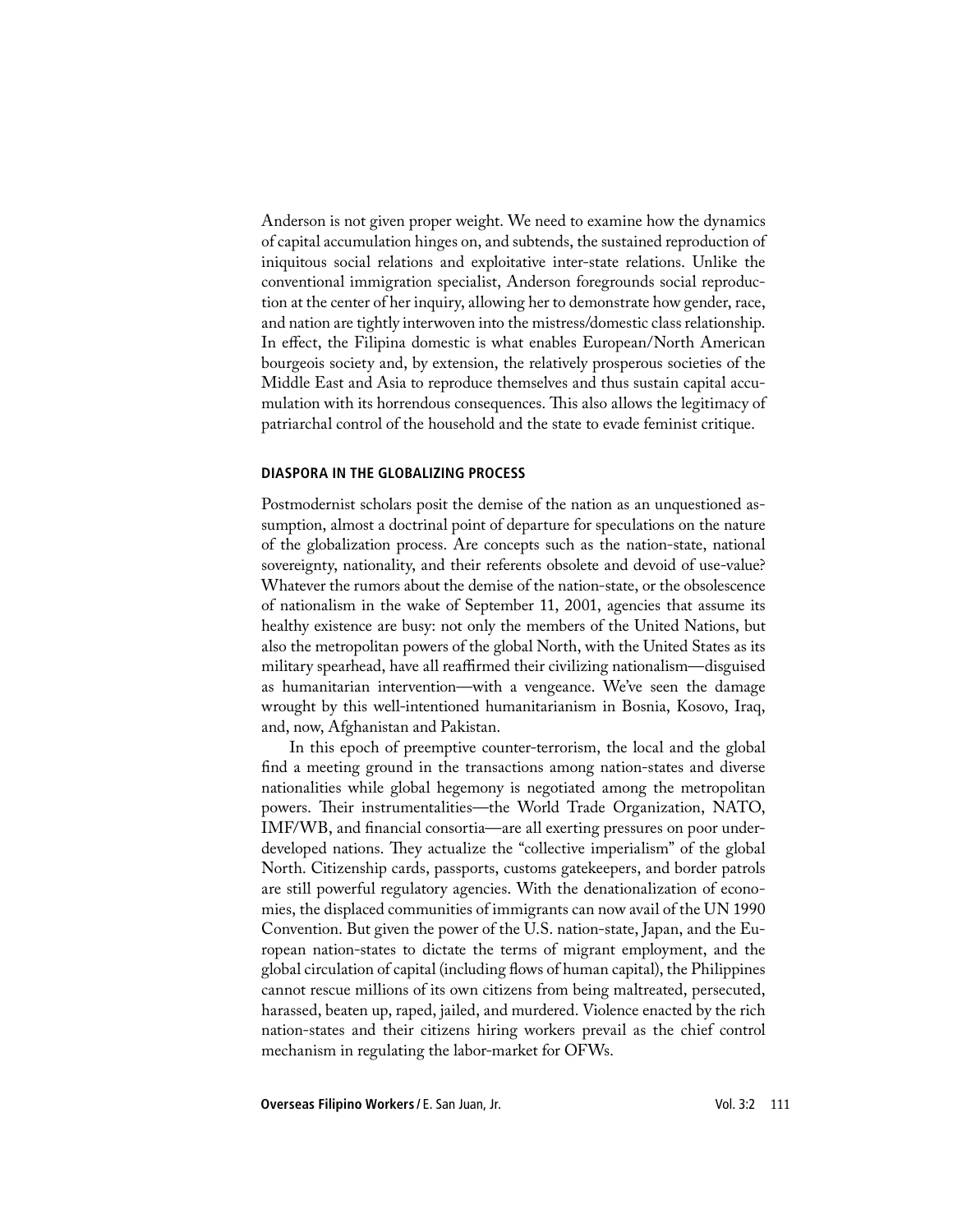With WTO and finance capital in the saddle, the buying and selling of labor-power and its embodiment, personhood, moves center stage once more. What has not escaped the most pachydermous advocates of the "free market" gospel who have not been distracted by the carnage in Iraq, Afghanistan, and the rampant extrajudicial killings in the Philippines are the frequency and volume of labor migration. One cannot ignore the incessant flow of bodies of color (including mail-order brides, children, and the syndicated traffic in prostitutes and modern chattel-slaves) in consonance with the flight of labor-intensive industries to far-flung export-processing zones in Mexico, the Philippines, and other "free trade zones." These market regularities defy Nietzschean concepts of contingency, ambivalence, and indeterminacy. Such bodies are, of course, not the performative parodists of Judith Butler in quest of pleasure or the aesthetically fashioned selves idealized by Foucault and the pragmatic patriot, Richard Rorty.

The Philippines is not exceptional in its role of providing a large reserve army of cheap labor to global capitalism. Other countries such as India, Mexico, Thailand, and other strapped "third-world" hinterlands also serve as reservoirs of relatively cheap labor power. About 200 million migrant workers from the underdeveloped zones of the periphery, what globalization experts call "the global South," sent \$150 billion to their home countries—nearly twice what those poor nations received in terms of aid from the rich governments of the "North." In 2004, Mexico enjoyed \$17 billion in remittances, a total equal to the value of its oil trade, while India received \$14 billion, an amount larger than the revenue earned by its flourishing software industry. But these funds are mainly spent on consumables; they are not used for large-scale investment or long-term job creation in local industry and agriculture. Those countries remain poor, without jobs and adequate social services for millions. Moreover, they are vulnerable to the punishing emergencies of a crises-prone system of accumulation, as proven by the cases of Somalia, the Philippines, and others hit by post-9/11 strictures on money-transferring and hiring. And so, despite this influx of wealth, according to World Policy scholars Benjamin Pauker and Michele Wucker, in exchange for those transfers, Mexico, the Philippines and other nations

pay an inestimable human cost, one that will become only more onerous with time . . . [Unless those nations concentrate their efforts in developing their own economies] remittances will continue to be part of the very reason workers leave in the first place: a vicious economic trap that condemns people to emigrate in order to survive, even as their exodus deprives home economies of the workforce that might make it possible for others to remain. (68–69)

Official evaluations of this labor marketing tend to stress its apparent benefit in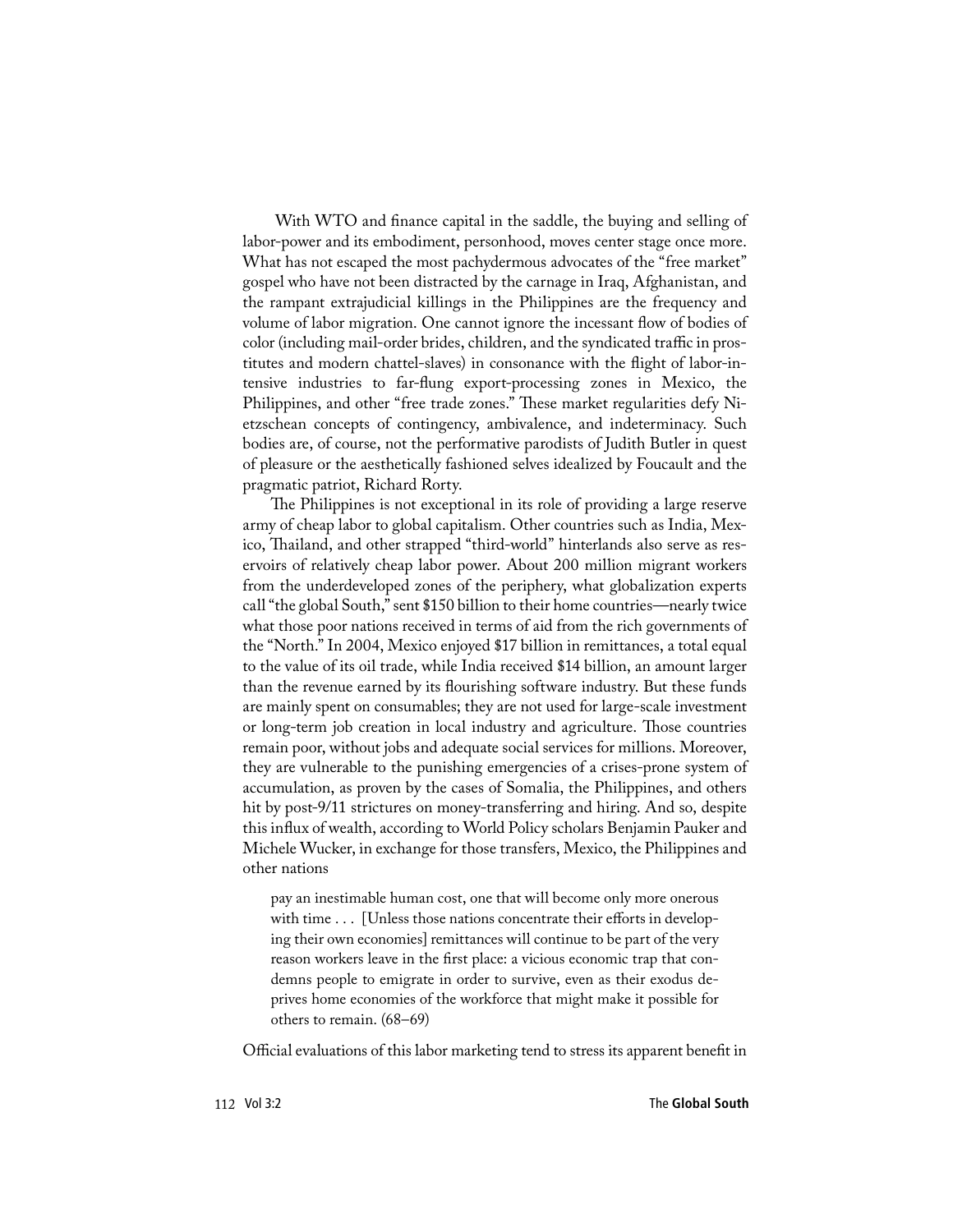increasing household consumption and in solving fiscal and trade deficits while underplaying the exorbitant social costs—break-up of families, drugs, longterm dependence on labor-market funding, and other expenditures that erode sovereignty and the unquantifiable loss of "national integrity."

Culture wars are being conducted by other means through the transport and exchange of bodies of color in the international bazaars. And the scaling of bodies proceeds according to corporeal differences (sex, race, age, physical capacity, etc.). Other diasporas—in addition to the historic ones of the Jews, Africans, Irish, etc.—are in the making. The editors of *The South Atlantic Quarterly* special issue on "diaspora and immigration" celebrate the political and cultural experiences of these nomadic cohorts who can "teach us how to think about our destiny and how to articulate the unity of science with the diversity of knowledge as we confront the politics of difference" (Mudimbe and Engel 6). Unity, diversity, politics of difference—the contours and direction of diasporas are conceived as the arena of conflict among disparate philosophical/ideological standpoints. Contesting the European discourse on modernity and pleading for the "inescapability and legitimate value of mutation, hybridity, and intermixture," Paul Gilroy has drawn up the trope of the "Black Atlantic" on the basis of the "temporal and ontological rupture of the middle passage" (Gilroy 223). Neither the Jewish nor the African diasporas can, of course, be held up as inviolable archetypes if we want to pursue an "infinite process of identity construction." My interest here is historically focused: to inquire into how the specific geopolitical contingencies of the Filipino diaspora-in-the-making can problematize this axiomatic of multiple identity-creation in the context of "third world" principles of national emancipation, given the persistent neocolonial, not postcolonial, predicament of the Philippines today.

Postmodern cultural studies from the counterterrorizing North is now replicating McKinley's gunboat policy of "Benevolent Assimilation" at the turn of the last century. Its missionary task is to discover how, without their knowing it, Filipina domestics are becoming cosmopolitans while working as maids (more exactly, domestic slaves), empowering themselves by devious tactics of evasion, accommodation, and coping or making-do. Obviously this task of naturalizing and normalizing servitude benefits the privileged few, the modern slave-masters. This is not due to a primordial irony in the nature of constructing their identity, which, according to Ernesto Laclau, "presupposes the constitutive split" between the content and the function of identification as such since they—like most post-Cartesian subjects—are "the empty places of an absent fullness" (36). Signifiers of lack, these women from poverty-stricken regions in the Philippines are presumably longing for a plenitude symbolized by a stable, prosperous homeland/family that is forever deferred if not evacuated. Yet these maids (euphemized as "domestics") possess faculties of resourcefulness, stoic boldness, and inscrutable cunning. Despite this, it is

**Overseas Filipino Workers / E. San Juan, Jr. (2008) 79 and 50 and 50 and 70 and 70 and 70 and 70 and 70 and 70**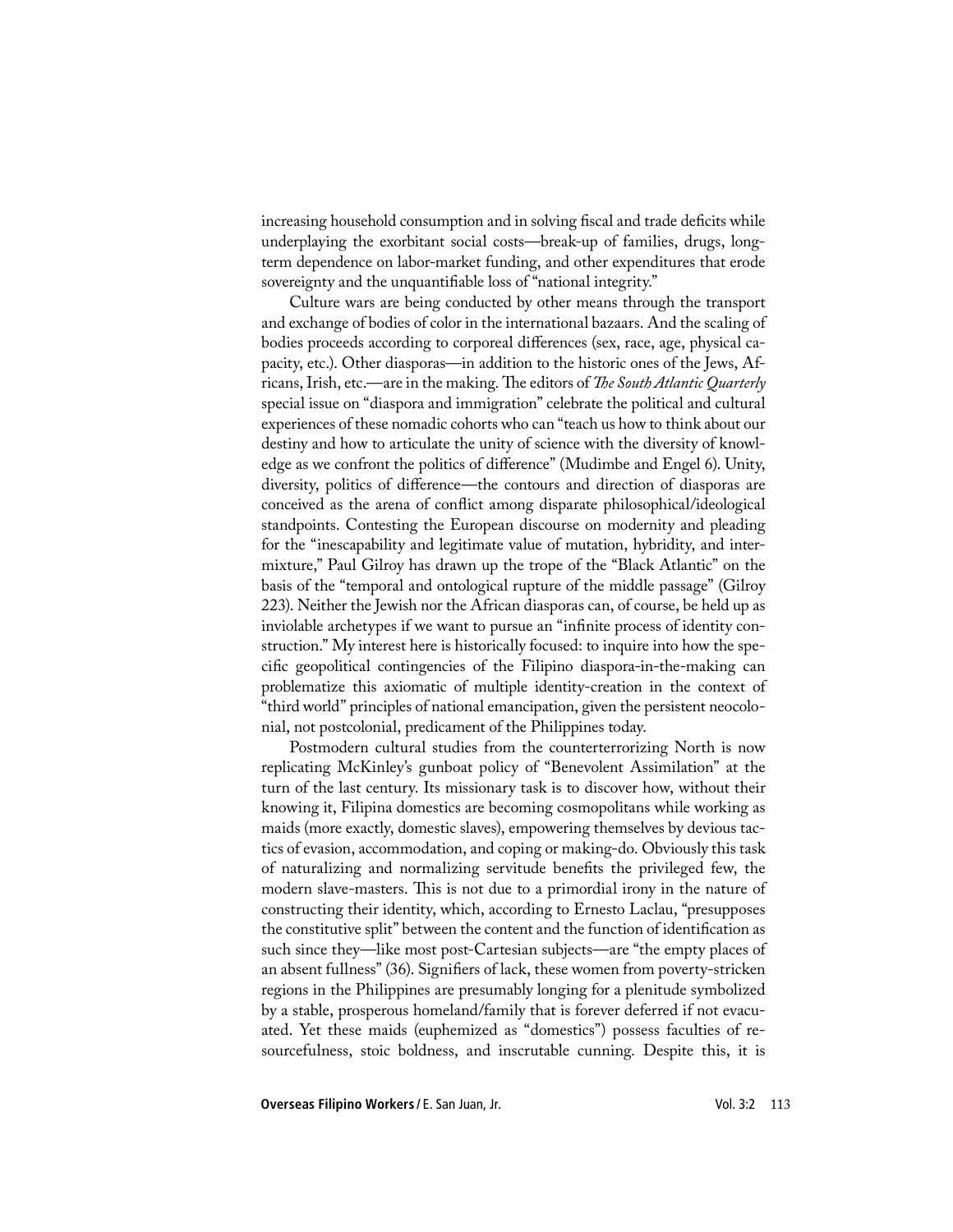alleged that Western experts are needed for them to acquire self-reflexive agency, to know that their very presence in such lands as Kuwait, Milan, Los Angeles, Taipei, Singapore, and London and the cultural politics they spontaneously create are "complexly mediated and transformed by memory, fantasy and desire" (Hall 254). The time of alienated daily labor has so far annihilated the spaces of the body, home, community, and nation. The expenditure of a whole nation-people's labor-power now confounds the narrative of individual progress in which the logic of capital and its metaphysics of rationality have been entrenched since the days of John Locke and Adam Smith.

#### **AGENCY UNBOUND?**

Suffice it here to spell out the context of this transmigrancy, an evolving diaspora of neocolonials: the accelerated impoverishment of millions of Filipino peasants and workers, the extremely class-ruptured system (the Philippines as a neocolonial dependency of the US and the transnational corporate elite) managed by local compradors, landlords, and bureaucrat-capitalists who foster systematic emigration to relieve unemployment and defuse mass unrest, combined with the hyped-up attractions of Hong Kong and other newly industrializing countries, and so on—all these comprise the parameters for this ongoing process of the marketing of Filipina bodies. The convergence of complex global factors, both internal and external, residual and emergent, has been carefully delineated by numerous studies sponsored by IBON, GABRIELA, and other groups such as the Scalabrini Migration Center. We may cite, in particular, the studies on the devalorization of women's labor in global cities, the shrinking status of sovereignty for peripheral nation-states, and the new saliency of human rights in a feminist analytic of the "New World Order." In addition to the rampant pillage of the national treasury by the irredeemably corrupt oligarchy, the plunder of the economy by transnational capital has been worsened by the "structural conditionalities" imposed by the WB/IMF. Disaggregation of the economy has registered in the disintegration of ordinary Filipino lives (preponderant in rural areas and urban slums) due to forced migration because of lack of employment, recruiting appeals of governments and business agencies, and the dissolution of the homeland as psychic and physical anchorage in the vortex of the rapid depredation of finance capital.

In general, imperialism and the anarchy of the "free market" engender incongruities, nonsynchronies, and shifting subject-positions of the non-Western "Other" inscribed in the liminal space of subjugated territory. Capital accumulation is the matrix of unequal power between metropolis and colonies. The historical reality of uneven sociopolitical development in a US colonial and, later, neocolonial society like the Philippines is evident in the systematic Americanization of schooling, mass media, sports, music, religious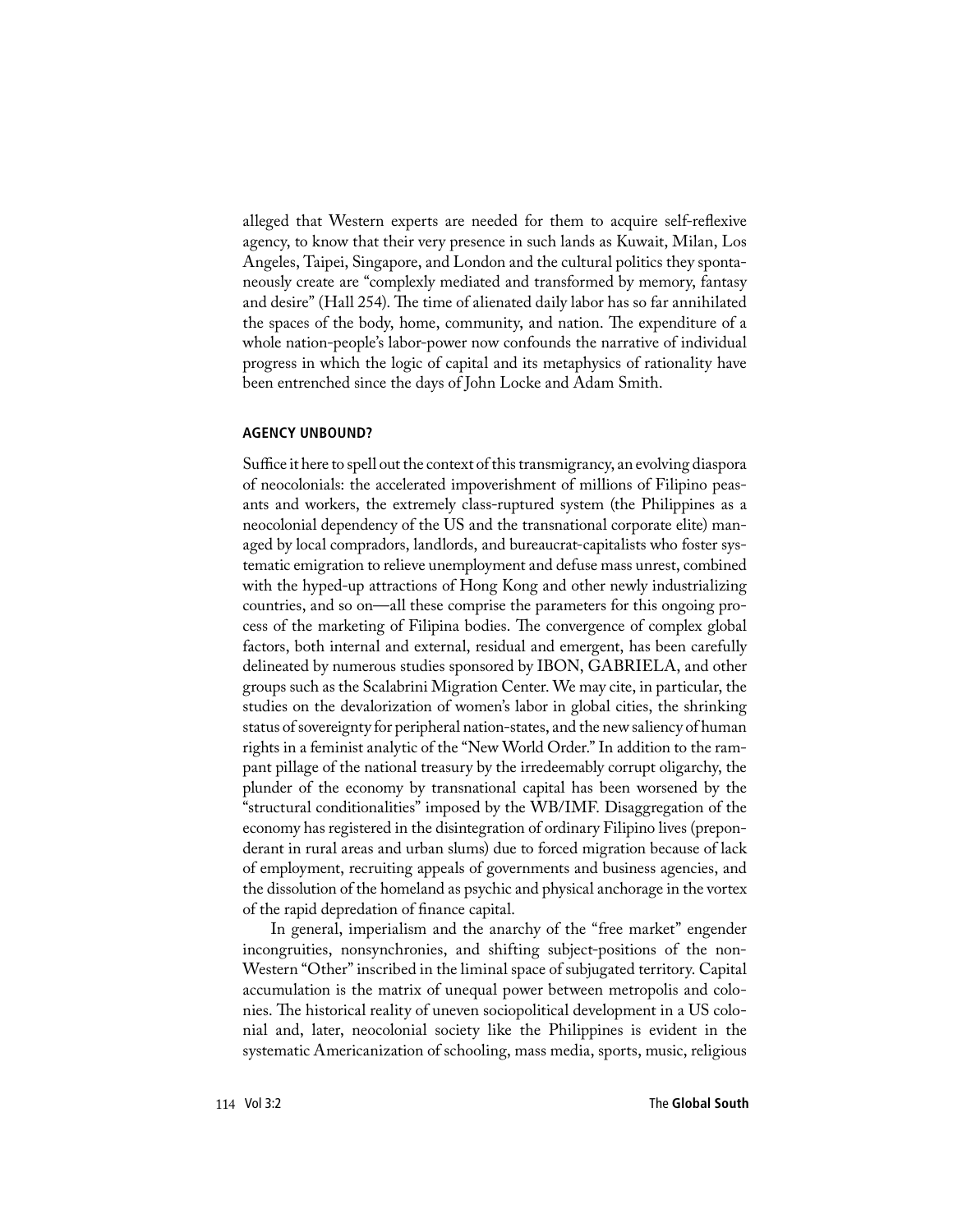institutions, and diverse channels of mass communication. Backwardness now helps hi-tech corporate business. Since the 1970s, globalization has concentrated on the exploitation of local tastes and idioms for niche marketing while the impact of the Filipino diaspora in the huge flow of remittances from OFWs has accentuated the discrepancy between metropolitan wealth and neocolonial poverty, with the consumerist *habitus* made egregiously flagrant in the conspicuous consumption of OFWs returning from the Middle East, Europe, Hong Kong, Japan, and other workplaces loaded with *balikbayan* (returnee) boxes. Unbeknownst to observers of this commercialized "cargo cult," remains of these workers arrive in Manila without too much fanfare, straight from the execution chambers of the Middle East and the morgues of Japan, Taiwan, and other sites of "foul play."

Notwithstanding the massive research into the historical background of these "new heroes," their plight remains shrouded in bureaucratic fatuities. A recent ethnographic account of the lives of Filipina domestics celebrates their newfound subjectivity within various disciplinary regimes. Deploying Foucault's notion of "localized power," the British anthropologist Nicole Constable seeks "to situate Filipina domestic workers *within* the field of power, not as equal players but as participants" (11). And how is their agency manifested? How else but in their ability to consume. Consider this spectacle: During their Sundays off, Filipina maids gather in certain places like the restaurants of the Central District in Hong Kong and demand prompt service or complain to the managers if they are not attended to properly. They also have the option of exercising agency at McDonald's if they ask for extra condiments or napkins. Apart from these anecdotal examples, the fact that these maids were able to negotiate their way through a bewildering array of institutions in order to secure their jobs is testimony to what Constable calls "the subtler and more complex forms of power, discipline and resistance in their everyday lives" (202).

According to one commentator, this scholarly attempt to ferret out signs of tension or conflict in the routine lives of domestics obfuscates the larger context that defines the subordination of these women and the instrumentalities that reproduce their subjugation. In short, functionalism has refurbished neopositivism with a populist appeal. To put it another way, Constable shares Foucault's dilemma of ascribing resistance to subjects while devaluing history as "meaningless kaleidoscopic changes of shape in discourse totalities" (Habermas 277). Nor is Constable alone in this quite trendy vocation. Donna Haraway, among others, had earlier urged the practitioners of cultural studies to abandon the politics of representation that allegedly objectifies and disempowers whatever it represents. She wants us to choose, instead, local struggles for strategic articulations that are always impermanent, precarious, and contingent. This precept forbids the critique of ideology—how can one distin-

**Overseas Filipino Workers** / E. San Juan, Jr. **708 / 115 / 115 / 115 / 115 / 115 / 115 / 116 / 116 / 116 / 116 / 116 / 116 / 116 / 116 / 116 / 116 / 116 / 116 / 116 / 116 / 116 / 116 / 116 / 116 / 116 / 116 / 116 / 116 /**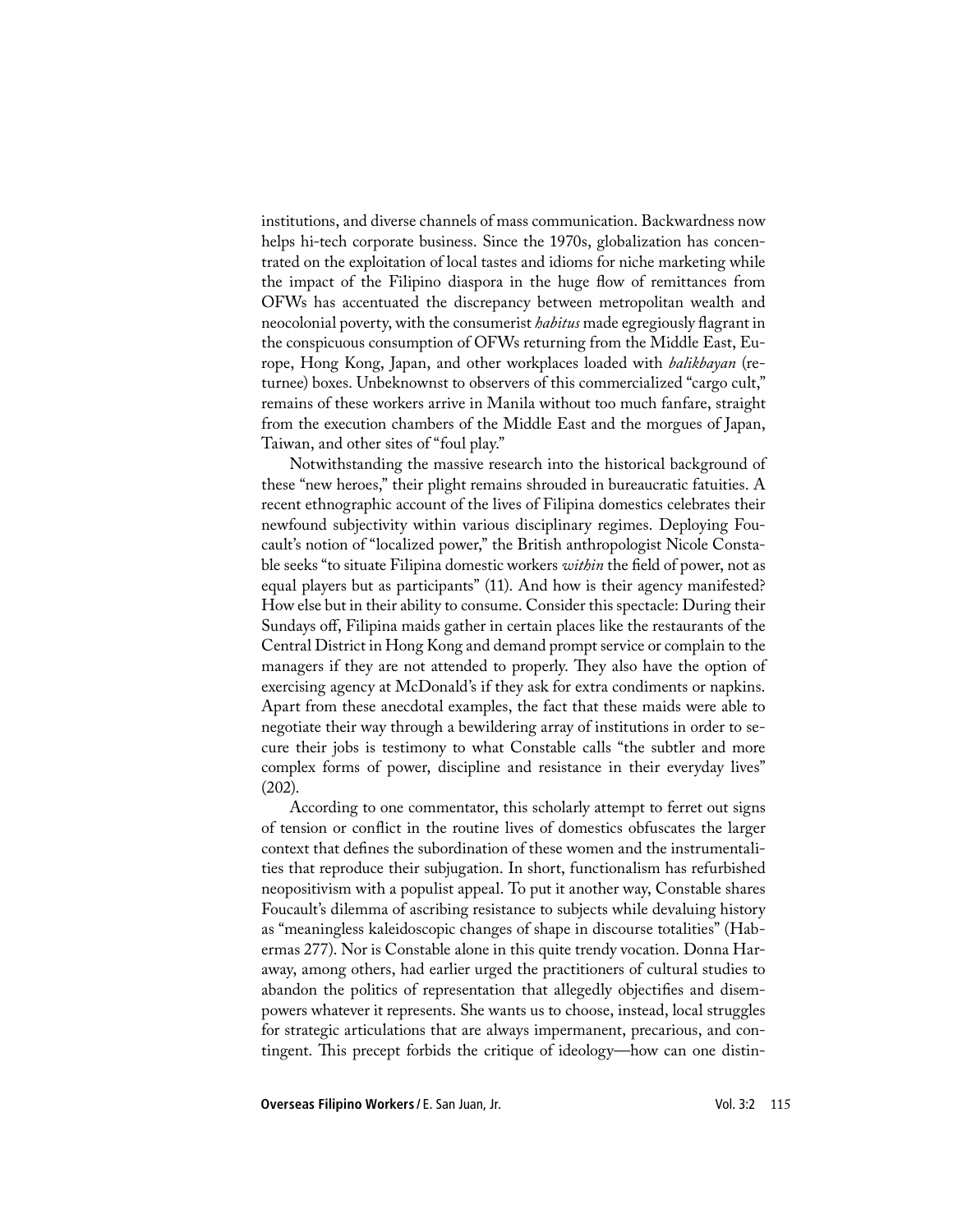guish truth from falsehood since there are only "truth effects" contrived by power? This populist and often demagogic stance promotes "a radical skepticism" (Brantlinger 102) that cannot discriminate truth-claims, nor establish a basis of consensus for sustained, organized political action.

The most flagrant erasure in Constable's calculated inventory of OFW performance seems more serious. This is her discounting of the unequal relation between the Philippines and a global city like Hong Kong, a relation enabled by the continuing neocolonial domination of Filipinos by Western corporate interests led by the United States. However, this microphysics of learning how to survive performed by Filipino maids cannot exonerate the ethnographist from complicity with this mode of displacing causality (a technique of inversion also found in mainstream historians of the Philippines) and apologizing for the victims by oblique patronage. Delia D. Aguilar pronounces a felicitous verdict on this specimen of cultural studies, as follows: Constable's work

makes a mockery of Filipina domestics' predicament by fetishizing their pragmatic 'make-do' coping skills and trivializing their mobilizing activities. . . . Constable's interest in the quotidian, because deprived of an explanatory framework that could raise essential questions about a hierarchically organized exploitative system, comes out as petty and patronizing under scrutiny (6),

in effect promoting and preserving OFW subservience to the status quo.

#### $$

At the beginning of this millennium, Filipinos have become the newest diasporic community in the whole world. United Nations statistics indicate that Filipinos make up the newest migrant assemblage in the world: close to ten million Filipino migrant workers (out of 90 million citizens), mostly female domestic help and semiskilled labor. They endure poorly paid employment under substandard conditions, with few or null rights, in the Middle East, Asia, Europe, North America, and elsewhere. It might be noted here that historically, diasporic groups are defined not only by a homeland but also by a desire for eventual return and a collective identity centered on myths and memories of the homeland. The Filipino diaspora, however, is different. Since the homeland has long been conquered and occupied by Western powers (Spain, United States) and remains colonized despite formal or nominal independence, the Filipino identification is not with a fully defined nation but with regions, localities, and communities of languages and traditions. Perceived as untutored, recalcitrant strangers, they are lumped with familiar aliens: Chinese, Mexicans, Japanese, Pacific Islanders, and so on. Newspaper reports have cited the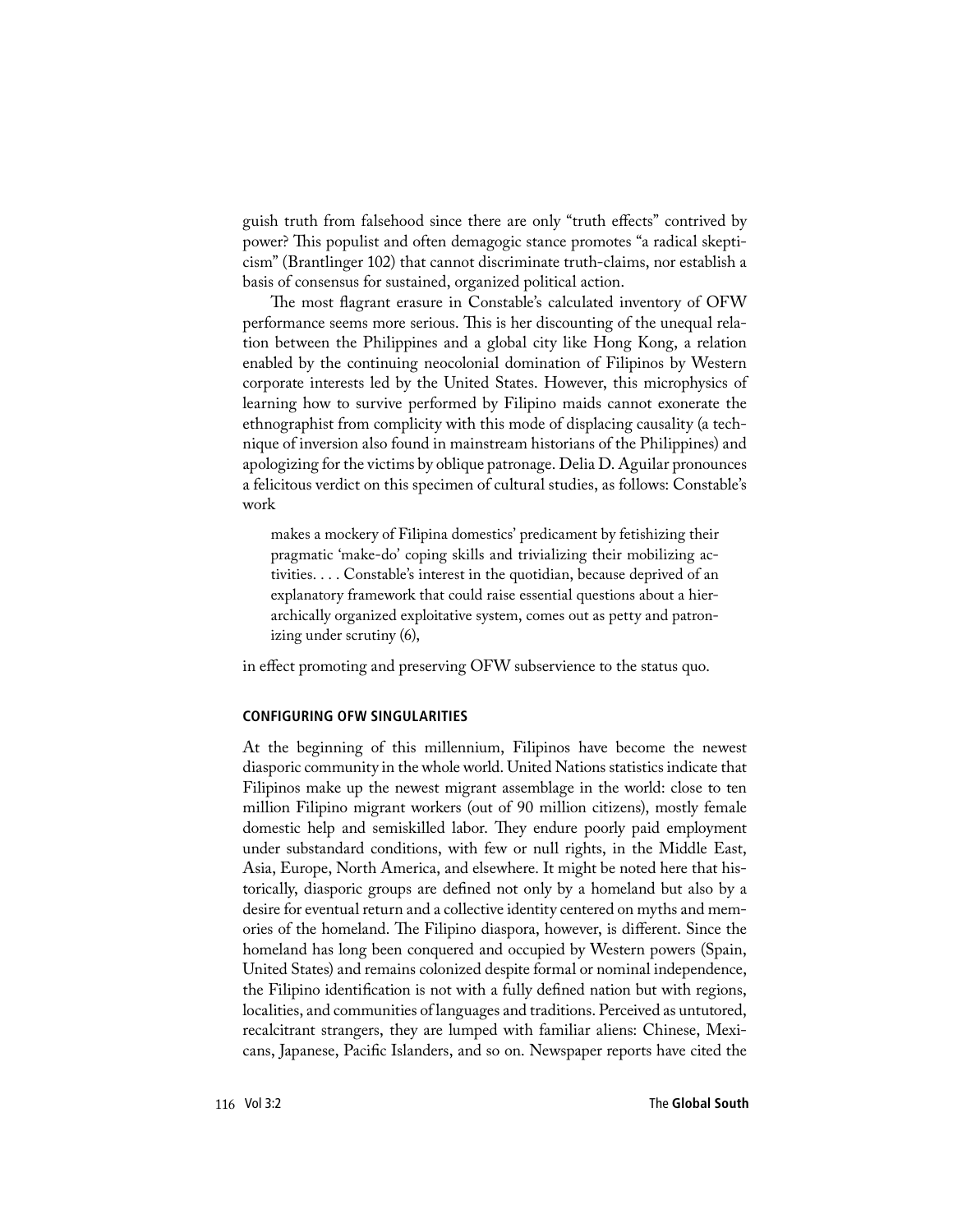Philippines as the next target of the US government's global "crusade" against terrorism—tutelage by force. Where is the sovereign nation alluded to in passports, contracts, and other identification papers? How do we conceive of this "Filipino" nation or nationality, given the insidious impact of US disciplinary forces and now, on top of the persistent neocolonizing pressure, the usurping force of quantifying capital and its reductive cash-nexus ?

According to orthodox immigration theory, "push" and "pull" factors combine to explain the phenomenon of overseas contract workers. Do we resign ourselves to this easy schematic formulation? Poverty and injustice, to be sure, have driven most Filipinos to seek work abroad, sublimating the desire to return by regular remittances to their families. Occasional visits and other means of communication defer the eventual homecoming. Alienation and isolation, brutal and racist treatment, and other dehumanized and degrading conditions prevent their permanent settlement in the "receiving" countries, except where they have been given legal access to obtaining citizenship status. If the return is postponed, are modes of adaptation and temporary domicile in non-native grounds the feasible alternatives for these expatriates (as they are fondly called by their compatriots in Manila)?

The reality of "foreignness," of "otherness," seems ineluctable. Alienation, insulting treatment, and racist violence prevent their permanent resettlement in the "receiving societies," except where Filipino communities (as in the US and Canada, for example) have been given opportunities to acquire citizenship rights. Individuals, however, have to go through abrasive screening and tests more stringent now in this repressive quasi-fascist ethos. During political crises in the Philippines, OFWs mobilize themselves for support of local and nationwide resistance against imperial domination and local tyranny. Because the putative "Filipino" nation is in the process of formation in the neocolony and abroad, OFWs have been considered transnationals or transmigrants—a paradoxical turn since the existence of the nation is problematic or under interrogation, whereby the "trans" prefix becomes chimerical. This diaspora then faces the perennial hurdles of racism, ethnic exclusion, inferiorization via racial profiling, and physical attacks. Can Filipino migrant labor mount a collective resistance against globalized exploitation? Can the Filipino process of transition expose also the limits of genetic and/or procedural notions of citizenship? In what way can this hypothetical diaspora serve as a paradigm for analyzing and critically unsettling the corporate-led internationalization of the division of labor and the consolidation of reified ethnic categories as the global financial crisis unfolds?

In summary, I offer the following propositions for further reflection and elaboration. My paramount thesis on the phenomenon of the Filipino dismemberment is this: Given that the Philippine habitat has never cohered as a genuinely independent nation—national autonomy continues to escape the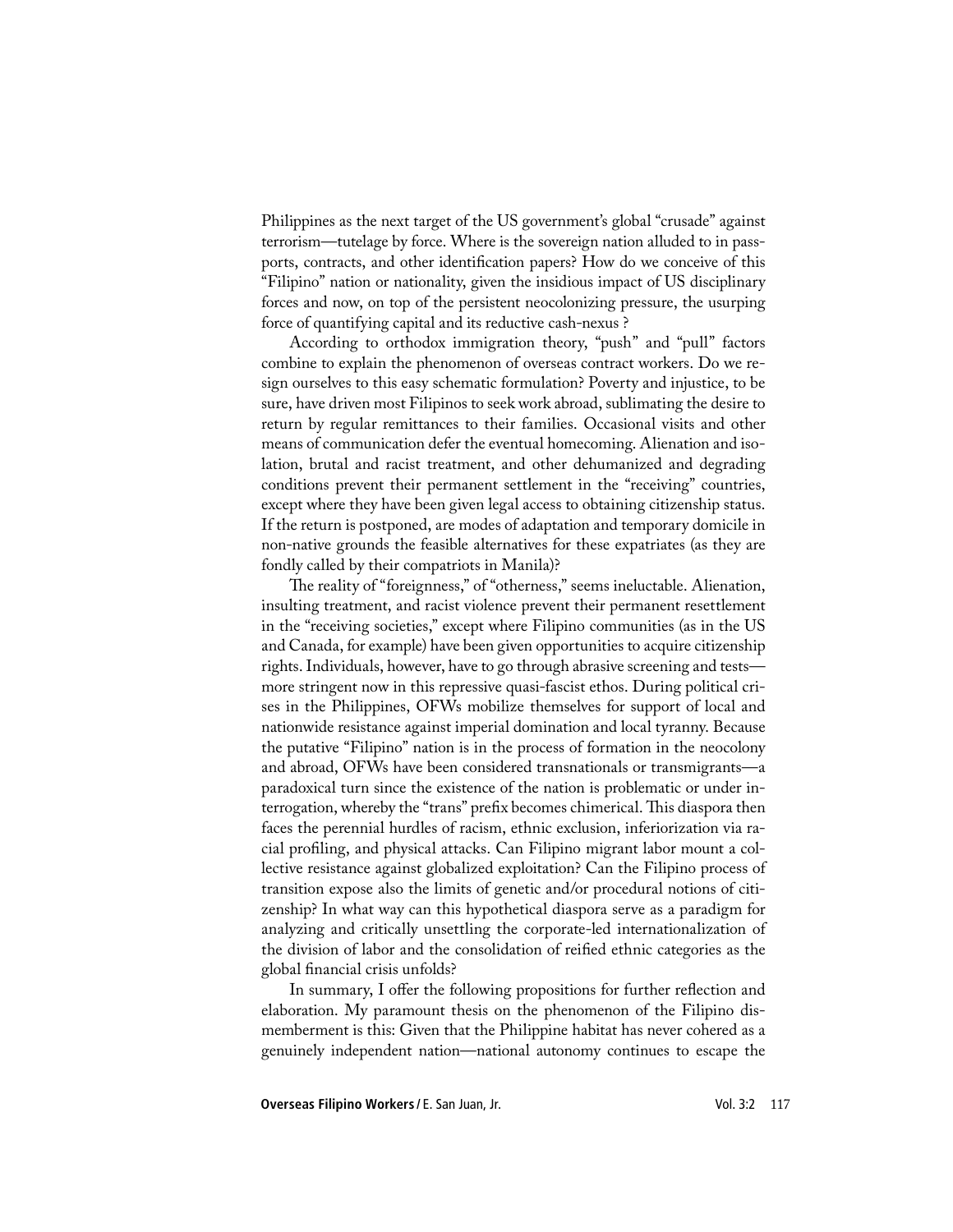Filipino people in a neocolonial setup—Filipinos are dispersed from family or kinship webs in villages, towns, or provincial regions first, and loosely from an inchoate, even "refeudalized," nation-state. This dispersal is primarily due to economic coercion and disenfranchisement under the retrogressive regime of comprador-bureaucratic (not welfare-state) capitalism articulated with tributary/semi-feudal institutions and practices. Migration is sometimes seen as an event-sequence offering the space of freedom to seek one's fortune, experience the pleasure of adventure in libidinal games of resistance, sweetened by illusions of transcendence, so the origin to which one returns is not properly a nation-state but a village, a quasi-primordial community, kinship network, or even a ritual family/clan. In this context, the Philippine state-machinery (both sending and receiving states benefit from the brokerage transaction) is viewed in fact as a corrupt exploiter, not representative of the masses, a comprador agent of transnational corporations and Western powers.

What are the myths enabling a cathexis of the homeland as collective memory and project? They derive from assorted childhood reminiscences and folklore together with customary practices surrounding municipal and religious celebrations; at best, there may be signs of a residual affective tie to national heroes like Rizal, Bonifacio, and latter-day celebrities like singers, movie stars, athletes, and so on. Indigenous food, dances, and music can be acquired as commodities whose presence temporarily heals the trauma of removal; family reunification can resolve the psychic damage of loss of status or alienation. In short, rootedness in autochthonous habitat does not exert a commanding sway; it is experienced only as a nostalgic mood. Meanwhile, language, religion, kinship, the aura of family rituals, and common experiences in school or workplace function invariably as the organic bonds of community. Such psychodynamic clusters of affects demarcate the boundaries of the imagination but also release energies that mutate into actions serving ultimately national-popular emancipatory projects.

Alienation in the host country is what unites OFWs, a shared history of colonial and racial subordination, marginalization, and struggles for cultural survival through heterogeneous forms of resistance and political rebellion. This is what may replace the nonexistent nation/homeland, absent the political self-determination of the Filipino people. Years of union struggle, unitedfront agitation, educational campaigns, and political organizing in interethnic coalitions have blurred if not erased that stigma. Accomplishments in the civil rights struggles of the 1960s have provided nourishment for ethnic pride. However, compared to the Japanese or Asian Indians, Filipino Americans as a whole have not made it; the exceptions prove the rule. Andrew Cunanan (the serial killer who slew the famous Versace) is the specter that continues to haunt "melting pot" Filipino Americanists who continue to blabber about the "forgotten Filipino" in the hope of being awarded a share of the obsolescent wel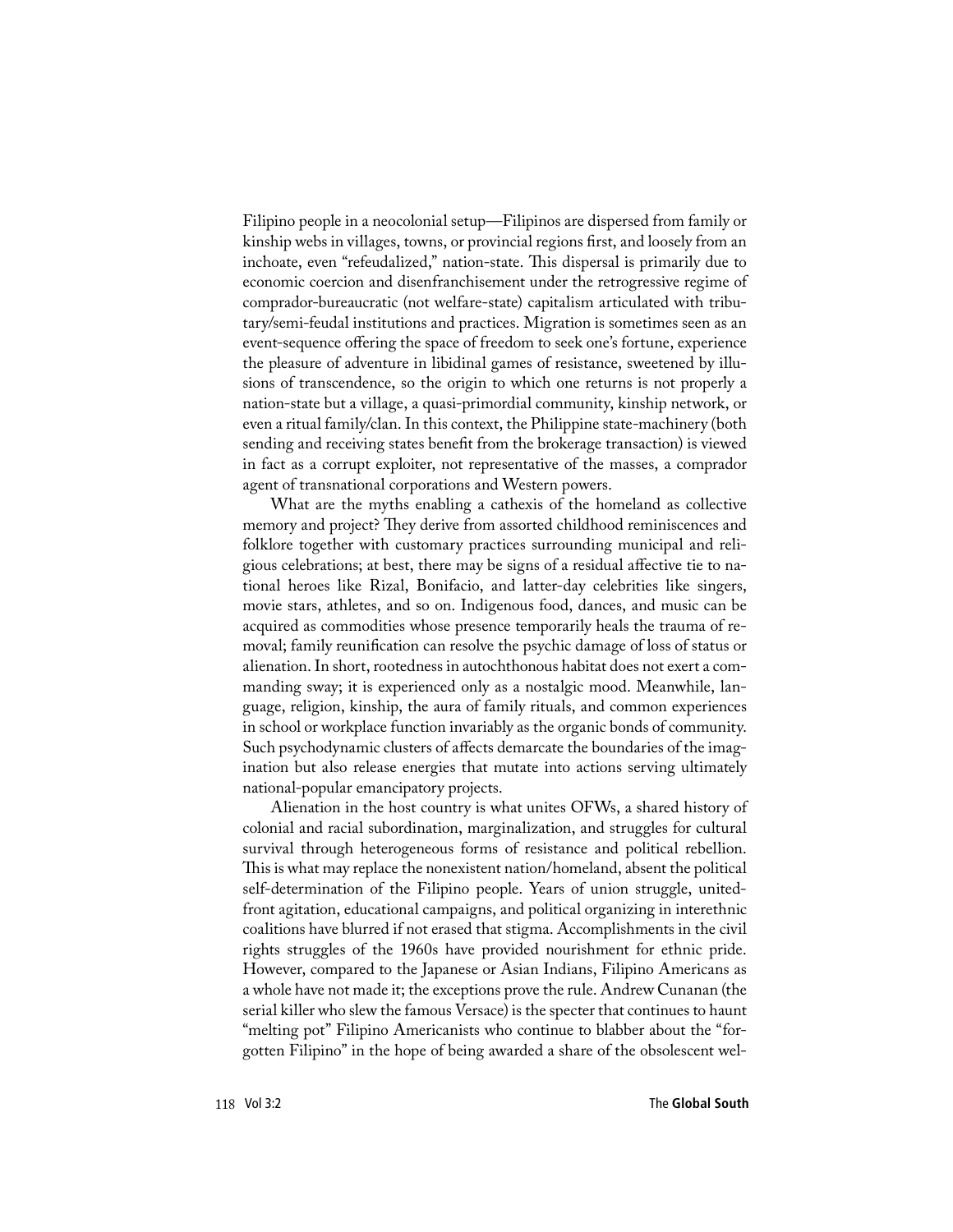fare-state pie. Dispossession of sovereignty leads to moral and ethical shipwreck, with the natives drifting rudderless, some fortuitously marooned in islands across the continents. Via strategies of communal preservation and versatile tactics of defining the locality of the community through negotiations and shifting compromises, the Filipino diaspora defers its return—unless and until there is a Filipino nation that they can identify with. This will continue in places where there is no hope of permanent resettlement as citizens or bona fide residents (as in Japan, Hong Kong, Taiwan, Singapore, and elsewhere). This is the disavowed terror of globalization.

Some Filipinos in their old age may desire eventual return only when they are economically secure. In general, Filipinos will not return permanently (except perhaps for burial) to the site of misery and oppression—to poverty, exploitation, humiliated status, despair, hunger, and lack of dignity. Of course, some are forcibly returned: damaged, deported, or dead. But OFWs would rather move their kin and parents to their place of employment, preferably in countries where family reunification is allowed, as in the United States, Italy, Canada, and so on, or even in places of suffering and humiliation, provided there is some hope or illusion of future improvement. Utopian longings can mislead but also reconfigure and redirect wayward travels, sojourns, and adventures.

Ongoing support for nationalist struggles at home is sporadic and intermittent during times of retrenchment and revitalized global apartheid. Do we see any mass protests and collective indignation here in the United States at the Visiting Forces Agreement, or the rapes of Filipinas by US soldiers? Was there any protest at the recent invasion (before and after 9/11) of the Philippines by several thousand US Marines in joint US-Philippines military exercises? Especially after September 11, 2001, and the Arroyo sycophancy to the Bush regime, the Philippines—considered by the US government as the harbor of homegrown "terrorists" like the Abu Sayyaf—may soon be transformed into the next "killing field" after Afghanistan.

During the Marcos dictatorship, the politicized generation of Filipino American youth in the United States was able to mobilize a large segment of the community to support the national-democratic mass struggles, including the armed combatants of the New People's Army (led by the Communist Party of the Philippines), against US-supported authoritarian rule. Filipino nationalism blossomed in the late 1960s and 1970s but suffered attenuation when it was rechanelled to support the populist elitism of Aquino and Ramos, the lumpen populism of Estrada, and now the thoroughly corrupt Arroyo regime. The precarious balance of class forces at this conjuncture is subject to the shifts in political mobilization and calculation, hence the intervention of Filipino agencies with emancipatory goals and socialist principles is crucial and strategically necessary.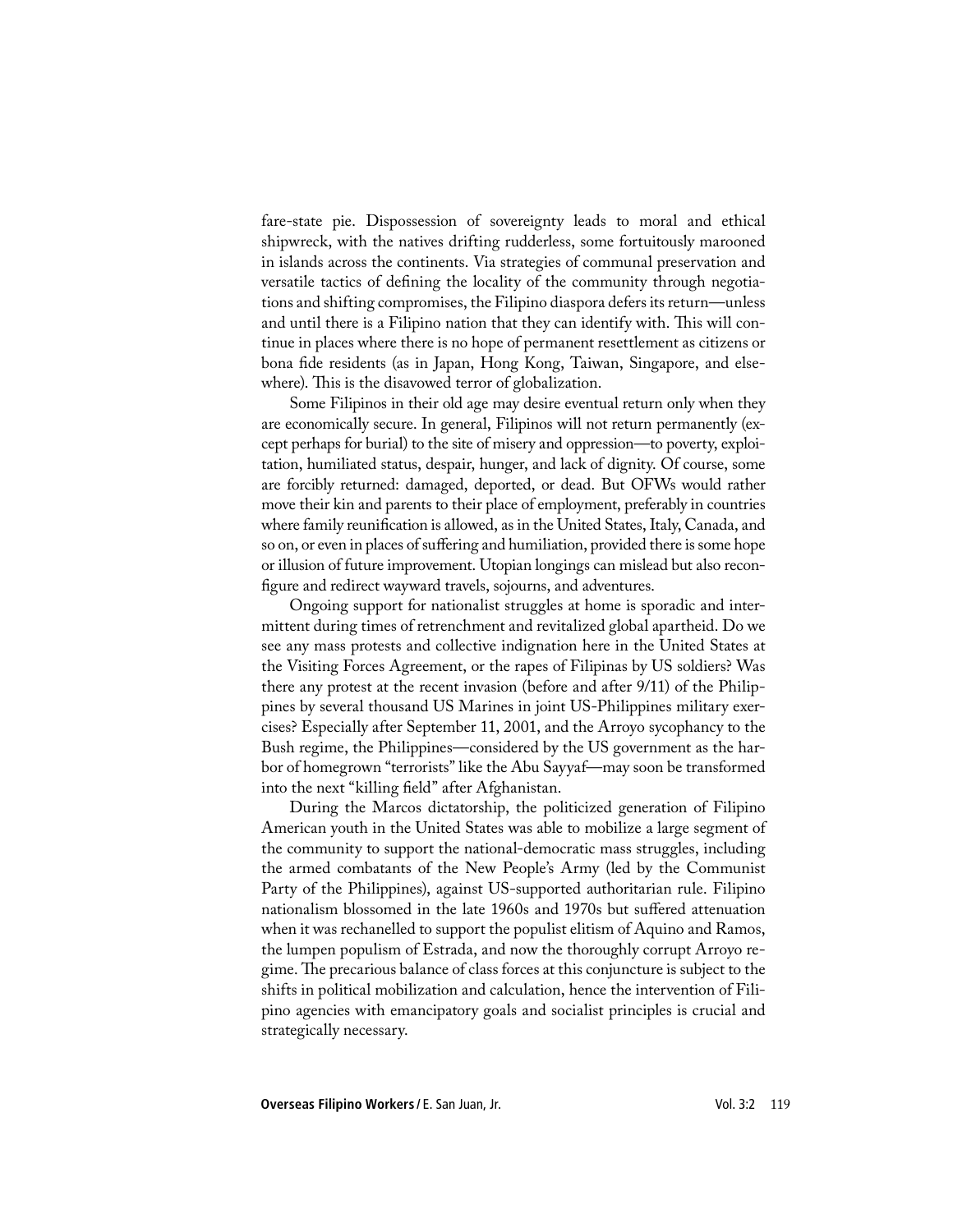#### **IDENTITY MATTERS**

In this time of emergency, the Filipino collective identity is going through ordeals, undergoing the vicissitudes of metamorphosis and elaboration. The Filipino diasporic consciousnessis an odd species, a singular genre: itis not obsessed with a physical return to roots or to land where common sacrifices (to echo Ernest Renan) are remembered and celebrated. It is gradually being tied more to a symbolic homeland indexed by kinship or particular traditions and communal practices that it tries to transplant abroad in diverse localities. So, in the moment of Babylonian captivity, dwelling in "Egypt" or its modern surrogates, building public spheres of solidarity to sustain identities outside the national time/space "in order to live inside, with a difference" may be the most viable route (or root) of Filipinos in motion—the collectivity in transit, although this is, given the possibility of differences becoming contradictions, subject to the revolutionary transformations enveloping the Philippine countryside and cities. It is susceptible also to other radical changes in the geopolitical rivalry of metropolitan powers based on nation-states. But it is not an open-ended "plural vision" subject to arbitrary contingencies. There is indeed deferral, postponement, or waiting—but history moves on in the battlefields of Luzon, Visayas, and Mindanao where a people's war (with its Moro component) rooted in a durable revolutionary tradition rages on. This drama of a national-democratic revolution will not allow the Filipino diaspora and its progeny to slumber in the consumerist paradises of Los Angeles, New York, London, Paris, Milan, Hong Kong, Singapore, Tokyo, or Sidney. It will certainly disturb the peace of those benefiting from the labor and sacrifices of OFWs who experience the repetition-compulsion of uneven development and suffer the recursive traumas of displacement and dispossession.

Caught in the cross-currents of global upheavals, I can only conclude with a very provisional and indeed temporizing epilogue—if I may beg leave from those Filipina bodies in nondescript boxes heading home. Let me begin with some elementary observations. Filipinos in the United States and elsewhere (given the still hegemonic Western dispensation amid allegations of its disappearance) are neither "Oriental" nor "Hispanic," despite their looks and names; they are nascent citizens of a country in quest of genuine self-determination. They might be syncretic or hybrid subjects with suspect loyalties. They cannot be called fashionable "transnationals" or flexible transmigrants because of racialized, ascribed markers (physical appearance, accent, peculiar non-white folkways, and other group idiosyncrasies) that are needed to sustain and reproduce White supremacy in historically racialized polities. Anderson has cogently demonstrated how the international labor market consistently racializes the selling of Filipina selfhood; thus, not only gender and class but, more decisively, national identities articulated with immigrant status, inferiorized cul-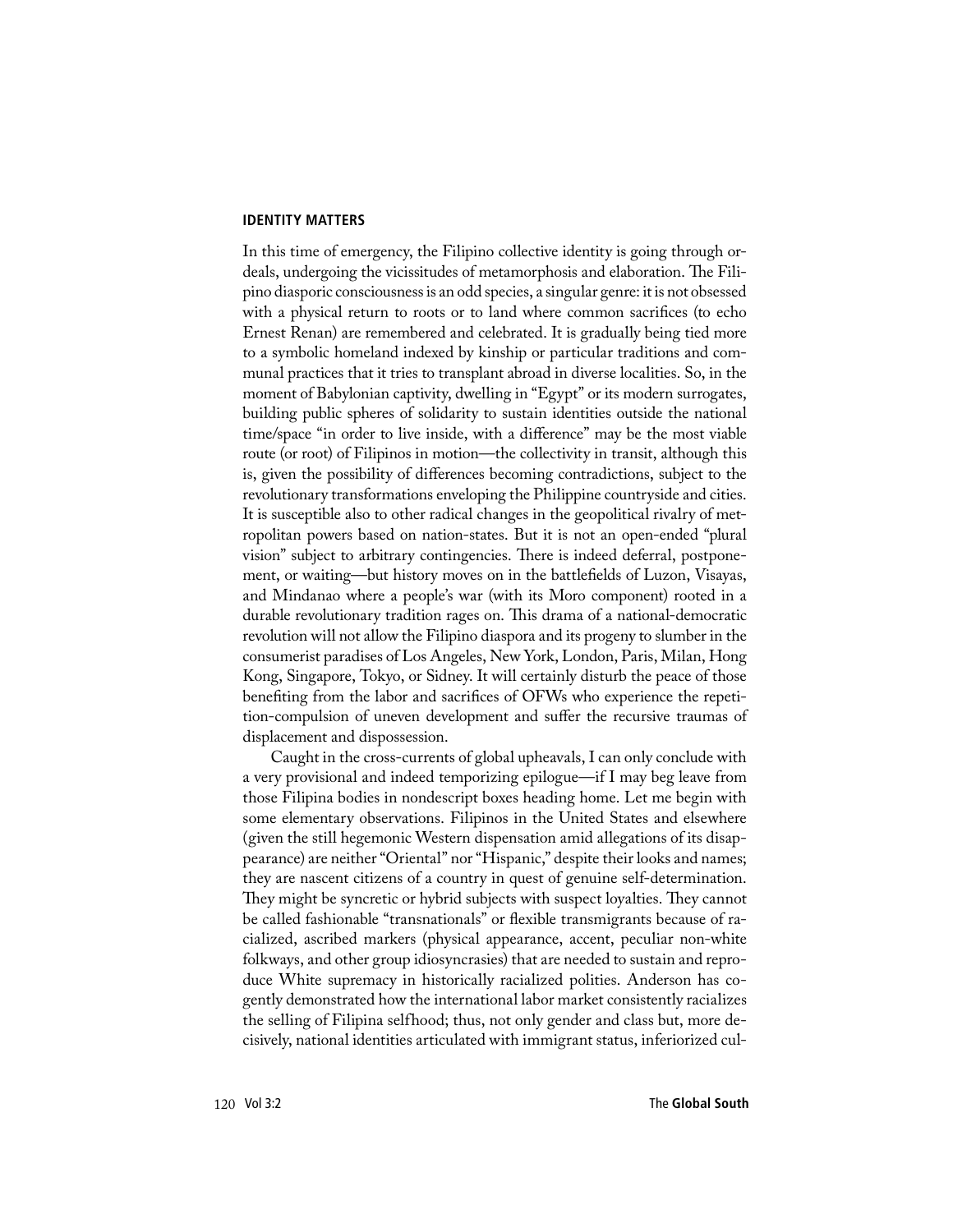ture, and so on, are reproduced through the combined exploitation and oppression taking place in the employer's household. Slavery has become redomesticated in the age of reconfigured mercantilism—the vampires of the past continue to haunt the cyber-domain of finance capital and its futurist hallucinations.

The trajectory of the Filipino diaspora remains unpredictable. Ultimately, the rebirth of Filipino agency in the era of global capitalism depends not only on the vicissitudes of social transformation in the US but, in a dialectical sense, on the fate of the struggle for autonomy and popular-democratic sovereignty in the Philippines. We find autonomous zones in Manila and in the provinces where *balikbayan*s (returnees) still practice, though with increasing trepidation sometimes interrupted by fits of amnesia, the speech-acts and durable performances of *pakikibaka* (common struggle), *pakikiramay* (collective sharing), and *pakikipagkapwa-tao* (reciprocal esteem). Left untranslated, those phrases from the academic vernacular address a gradually vanishing audience. Indeed, the register of this discourse itself may just be a wayward apostrophe to a vanished dream world—a liberated homeland, a phantasmagoric refuge—evoking the utopias and archaic golden ages of myths and legends. Wherever it is, however, this locus of memories, hopes, and dreams will surely be inhabited by a new collectivity as befits a new objective reality to which Susan Buck-Morss, in her elegiac paean to the catastrophe that overtook mass utopia, alludes. She envisions a future distinguished by

the geographical mixing of people and things, global webs that disseminate meanings, electronic prostheses of the human body, new arrangements of the human sensorium. Such imaginings, freed from the constraints of bounded spaces and from the dictates of unilinear time, might dream of becoming, in Lenin's words, "as radical as reality itself" (278)

That future scenario was already approximated by Marx in his view that "the coincidence of the changing of circumstances and of human activity or selfchanging can be conceived and rationally understood only as revolutionary practice" (Fischer 170).

Homelessness and uprooting characterize the fate of millions today political refugees, displaced persons, emigres and exiles, stateless nationalities, homeless and vagrant humans everywhere. Solidarity acquires a new temper. In the postmodern transnational restructuring of the globe after the demise of the Soviet Union, the Philippines has been compelled to experience a latecapitalist diaspora of its inhabitants. OFW, an unprecedented sociopolitical category (preponderantly female) transported to the markets of various nationstates, in particular the Middle East, is the new arena of hegemonic contestation. As I have noted earlier, OFWs remit billions of dollars—enough to keep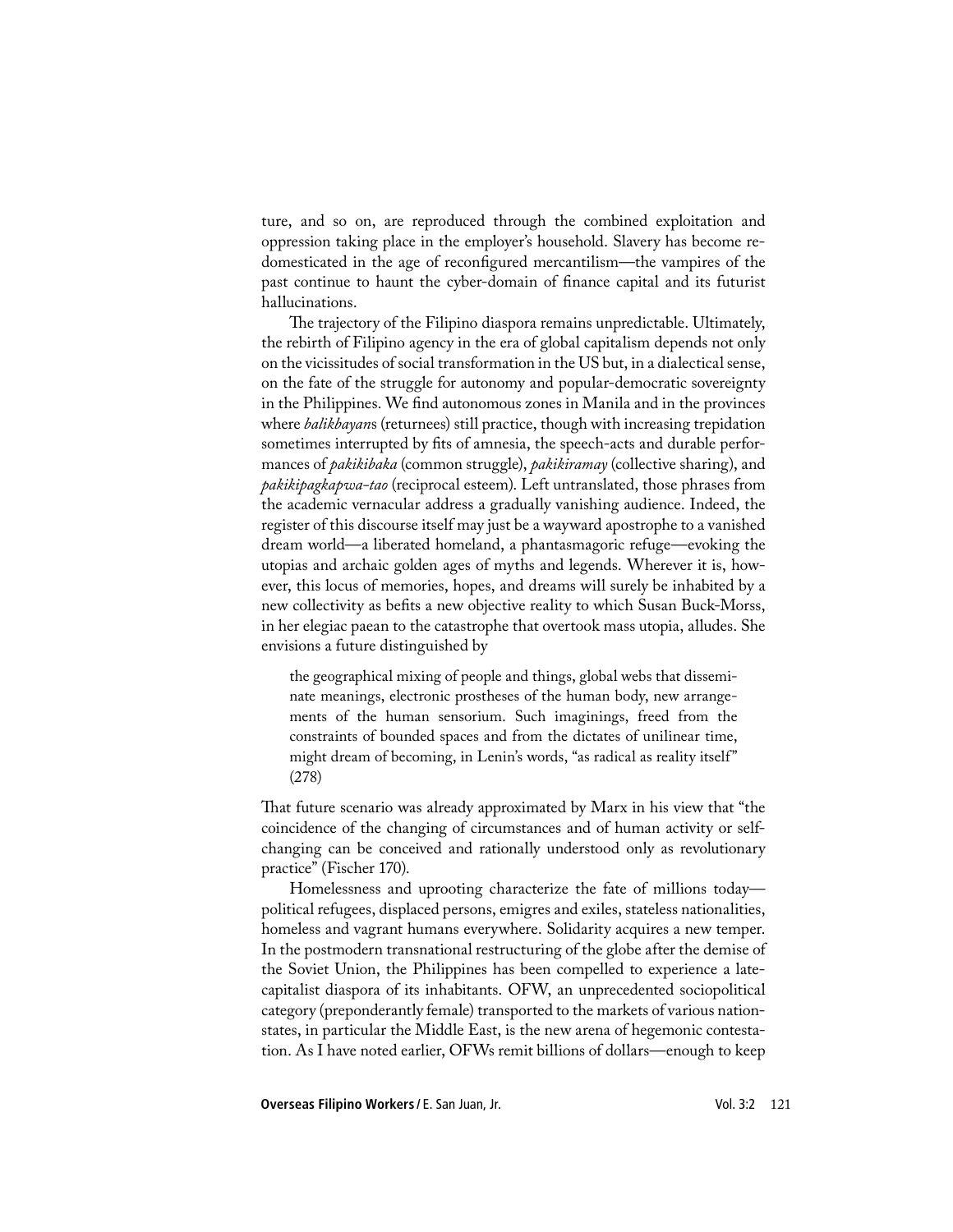the neocolonial system afloat and the elite relatively safe in their gated luxury enclaves. Most of the migrant female Filipinos are modern slaves, at best indentured servants. They can be seen congregating in front of Rome's railway station, London parks, city squares in Hong Kong and Taipei, and other open public quarters of newly-industrialized societies. They are the plebeians and proles of the global cities.

Drawn from petty-bourgeois, peasant, and proletarian roots, OFWs are leveled by their conditions of work. Marginality of racialized contractual labor—the matrix of this inferiorized alterity—defines the identity of Filipino subalterns vis-a-vis the master-citizens. Meanwhile the metropole, also cognized as the putative space of flows (aside from labor-power, commodities as money, intellectual property, and so on), prohibits these foreigners from carving a locale for their sociality. For these deracinated populations, their nationality signifies their subalternity within the existing interstate hierarchy of nation-states (emasculated but not yet fungible nor defunct) while money (yen, petrodollars) permits them the aura of cosmopolitan status. The semblance is reinforced by the whole ideological apparatus of consumerism, the ironically betrayed promise of enjoying appearances. The commodity's promise of future bliss never materializes, remaining forever suspended in giant billboard advertisements, on TV and cinema screens, and in fantasies. Meanwhile, the almost but not yet globalized city of MetroManila exudes an illusion of consumerist affluence, sporting the postcolonial mirage of hybrid and syncretic spectacles in megamalls and quasi-Disneylands amid the ruin of fragmented families in squalid quarters, criminality, and other degrading symptoms of anomie. The OFW may be the most intriguing spectacle of this new millennium.

Articulated with this transnational flux of labor, the urban experience of Filipinos at home replicates and also parodies that of residents in the global metropolis: segregation, fissured communities, ethnic tensions, and so on. Whether conceived as machine or text, MetroManila becomes a carceral site for OFWs killing time while waiting for the next contract, the next passage of recruitment. It is also an inhospitable conduit for commodified bodies and other damaged goods of neocolonial production/reproduction. In their alienation and deprivation, our brothers and sisters in diaspora, "slaves" of uneven globalization, may constitute the negativity of the Other, the alterity of the permanent crisis of transnational capital. I don't mean a global or international proletarian vanguard, but simply a potentially destabilizing force—they act as the dangerous alien bacilli, eliciting fear and *ressentiment*—situated at the core of the precarious racist order. They also sometimes march under left-wing anti-imperialist slogans and socialist platforms. If the Other (of color) speaks, will the former "master" from the West listen?

What needs urgent critical attention today is the racial politics of the transnational blocs to which we have been utterly blind, obsessed as we have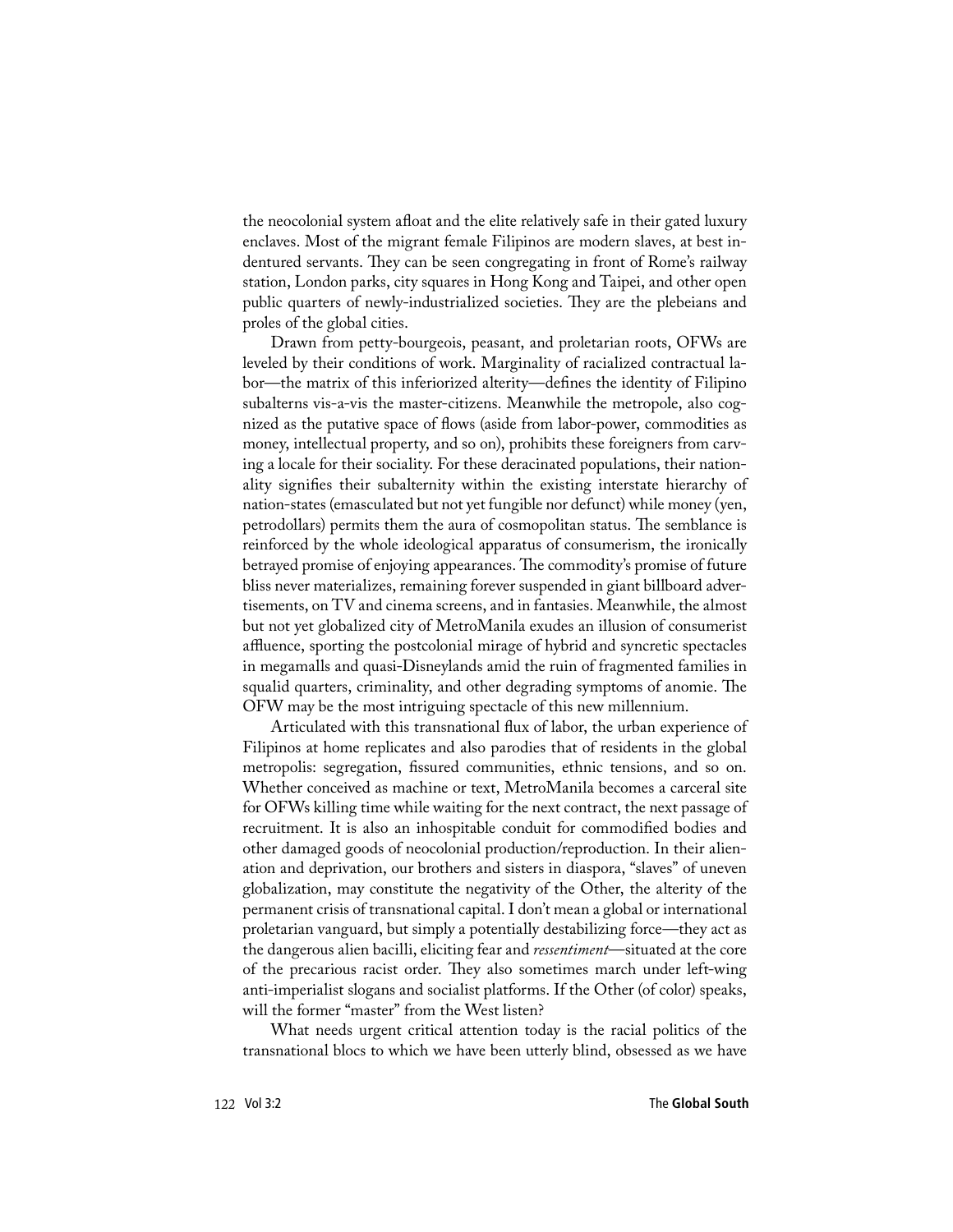been with "classism" as an attitudinal reflex, with the nuances of patron-client interaction, with *amor propio*, and so on. We have been victims of EuroAmerican racializing ideology and politics, but characteristically we ignore it and speak of our racism toward Moros, Igorots, Chinese, etc. Race and ethnicity have occupied center-stage in the politics of nationalist struggles in this post-Cold War era. OFWs need to inform themselves of the complex workings of racism and chauvinism subsumed in the paternalistic establishment pluralism of the industrialized states. On this hinges the crucial issue of national autonomy, pivoting around the question whether a dependent formation like the Philippines can uncouple or delink from the world-system in order to pursue a different, uniquely Filipino kind of non-competitive sustainable growth and a radically different kind of national project. Perhaps the trigger for a new mass mobilization can be the awareness of racial politics as a way to restage the national-democratic struggle in the new framework of neoliberal market discourse—unless there is an oppositional systemic challenge to the corporate interests. The prospect of radical social change beckons for further exploration, replete with detours, beguiling traps, and blind alleys. However, there are signs of the future germinating in current developments.

## **EXTRAPOLATING AGENDAS**

Though emotionally powerful, racial/ethnic-based politics, like peasant-based insurrections, can only imagine the past, not project the shape of the future polity. The old paradigm of migrant labor exploited by global business remains valid for OFWs so long as the historical specificities of its indentured, slavelike quality are inscribed within this problematic. Gender, race, sexuality and other differentiating categories will continue to function as gears of the control mechanisms of a capitalist state regulating the sale/exchange of labor-power as commodities in the world market. No doubt market transactions are embedded in sociocultural contexts, as Ronald Munck reminds us; but I think the moral economy of the diasporic OFWs, while motivated by a principle of international solidarity, cannot be confined to the labor movement, or polymorphous social movements exemplified by the World Social Forum. It has a more radical, anti-imperialist edge founded on a long revolutionary tradition of fighting Spanish, American and Japanese colonialism and their legacies.

The signal events that transformed the globalizing process of exporting Filipino labor all occurred in 1995: the execution of Flor Contemplacion by the Singaporean government on March 17, 1995, and the conviction of Sarah Balabagan by the United Arab Emirates (UAE) on June 6, 1995. Contemplacion was accused of killing a fellow OFW and a Singaporean child, but the Singaporean court ignored circumstances that clearly showed her innocence. What is more culpable is the failure of the Philippine government, as man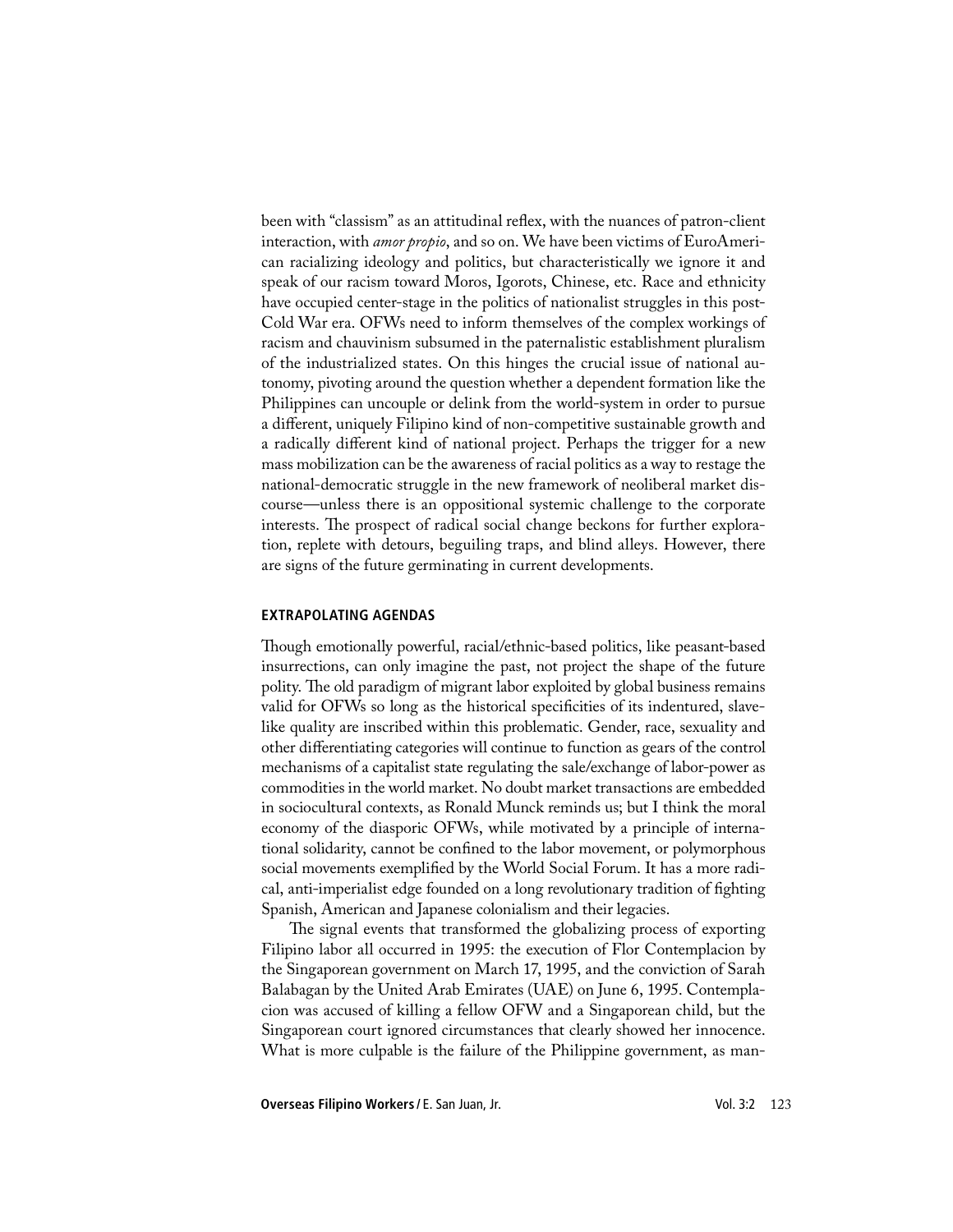dated by law, to aid this citizen with adequate legal and social assistance. Even the appeal of President Fidel Ramos to the Singaporean officials failed to stay or commute the death sentence. Domini M. Torrevillas, a respected journalist, comments: "Never in recent memory had the Philippine nation responded with collective anger to the hanging of a domestic helper. Rallies were held, the Singaporean flag was burned  $\ldots$  The nation believed that Contemplacion was innocent, but that if she was indeed guilty, she was not given the best legal protection that the government should have provided her with" (47–48). As a result, President Ramos convened the Presidential Fact-Finding and Policy Advisory Commission for the Protection of Overseas Filipinos (also known as the Gancayco Commission). Its chief tasks were to inquire into the circumstances surrounding Contemplacion's fate and also to investigate the plight of "other overseas workers similarly situated; and then to recommend safety nets and protective measures, policies, guidelines, legislative proposals" (Beltran and Rodriguez 70) to safeguard the welfare of all OFWs and Filipino nationals abroad. Its main recommendation was urgent: the government should immediately terminate the migration of OFWs to countries infamous for brutal treatment of domestics (Saudi Arabia, United Arab Emirates, Kuwait, Oman, Bahrain and Qatar) and women entertainers (Japan, Greece, Cyprus). It urged the gradual phase-out of the deployment of women as domestics.

Soon after Contemplacion was hanged, another OFW hit the news: On June 6, Sarah Balabagan, a 16–year old domestic in the UAE, was imprisoned for killing her employer who raped her. Public outrage, anger, and pity exploded. Demands were made that something should be done to save a poor child from death by musketry. Part of the 21,000 Filipina domestics in the UAE, Balabagan was a mere child driven by poverty to seek a job abroad; and that her imprisonment alone violated the UN Convention on the Rights of the Child. Despite the UAE court's admission that she was raped, Balabagan's appeal resulted in her imprisonment for one year, 100 lashes, and blood money for the family of the rapist. The Court deemed Balabagan guilty of "abusing" her right to self-defense," the journalist Torrevillas recounts, because

she exceeded the limit when she stabbed her employer 34 times. The question is: howcan a girl being raped observe the stabbing limit? . . . Sarah's case demonstrates the helplessness of a Filipino woman litigant in a foreign country's judicial court which has its own set of rulings. It is not easy accepting this difference. . . . Even Filipino Muslim lawyers who have studied the Shariah thoroughly questioned the way the wheels of justice turned against a girl child who was killed as she was defending her honor—an act that could probably have been condoned by the court had Sarah been an Emirate. (61–62)

While the government furnished lawyers, they were unable to modify the ver-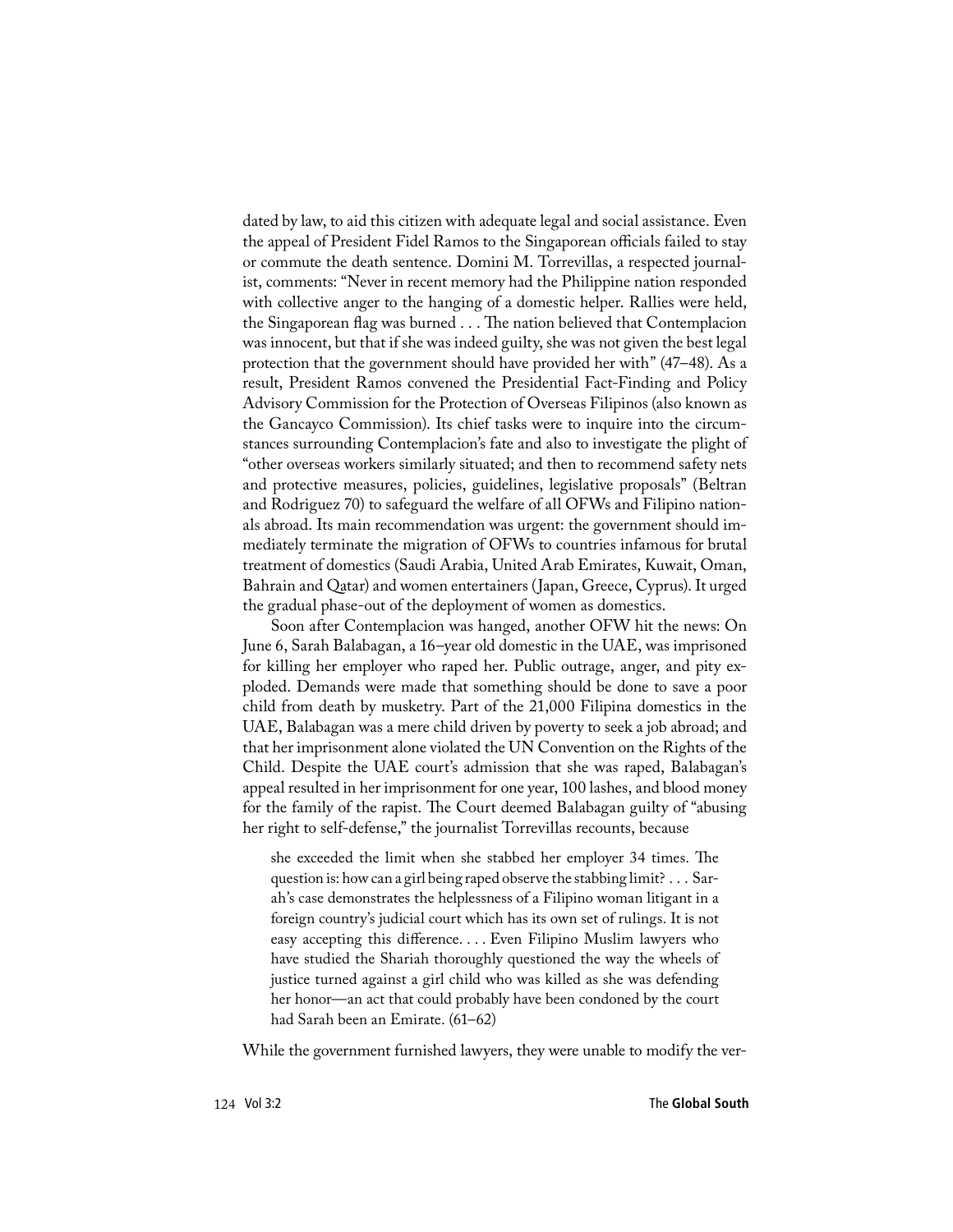dict. A similar case comes to mind: Lorna Laroquel killed her abusive employer, a member of the Kuwaiti royal family, for which she was fined and sentenced to 15 years imprisonment in Egypt beginning on Feb. 13, 1993. The London-based Anti-Slavery International was "horrified" by the UAE court verdict; its director said: "The very recruitment of a 15-year-old to be sent across the world to work violates international standards which prohibit slavery and trafficking" (qtd in Beltran and Rodriguez 65).

Balabagan's case sparked a worldwide show of indignation by Filipinos and their allies. The UAE finally rescinded the death sentence due to fear of a walkout by approximately 75,000 OFWs which could have paralyzed the country. Organizations like GABRIELA Network USA, Kalayaan (in UK), INTERCEDE (in Canada), and others began to agitate and advocate for Filipina and other migrant workers in different countries. One example may be cited here: the project of the Campaign for Migrant Domestic Worker Rights (based in Washington DC) to monitor and end abuses of migrant domestic workers employed in the private homes of diplomats and officials of the World Bank, the IMF, the United Nations and other international agencies. This Campaign involved a coalition of lawyers, social service providers, and unions, as well as human rights, ethnic, and religious organizations—a model for future united-front mobilization of OFWs of which MI is a notable offspring.

The Contemplacion/Balabagan cases catalyzed a process of self-reflection and national criticism in the Philippines and among OFWs. Numerous civilsociety associations sprang up or took on new life; eventually, they combined into two networks that cooperated in representing OFWs in the 1995 Fourth UN Global Conference on Women in Beijing, China: Women Overseas Workers NGO Network, and the Philippine Migrants' Rights Watch. One of the priority positions on the agenda of the Philippine delegation is the demand that migrant women workers "should be protected from violence, discrimination, and exploitation, and their human rights should be respected," urging governments to sign and ratify the UN International Convention on the Protection of the Rights of All Migrant Workers and Members of their Families" (Beltran and Rodriguez 116). The Philippine Migrants' Rights Watch has proven vigilant in its critique of the neoliberal logic of the government's Migrant Workers Act of 1995 which rationalized the LEP as one based on the worker-foreign employee contract instead of being an interstate transaction, thus ignoring the dire socioeconomic conditions (lack of jobs, social services, etc.) in the country and exonerating the parasitic recruiting agencies promoted and encouraged by the State.

The most active group in mobilizing OFWs is Migrante International (MI), an international alliance of Filipino migrant organizations around the world. Together with groups such as the International Migrants Alliance, Asia Pacific Mission for Migrants, IBON Foundation, BAYAN, and count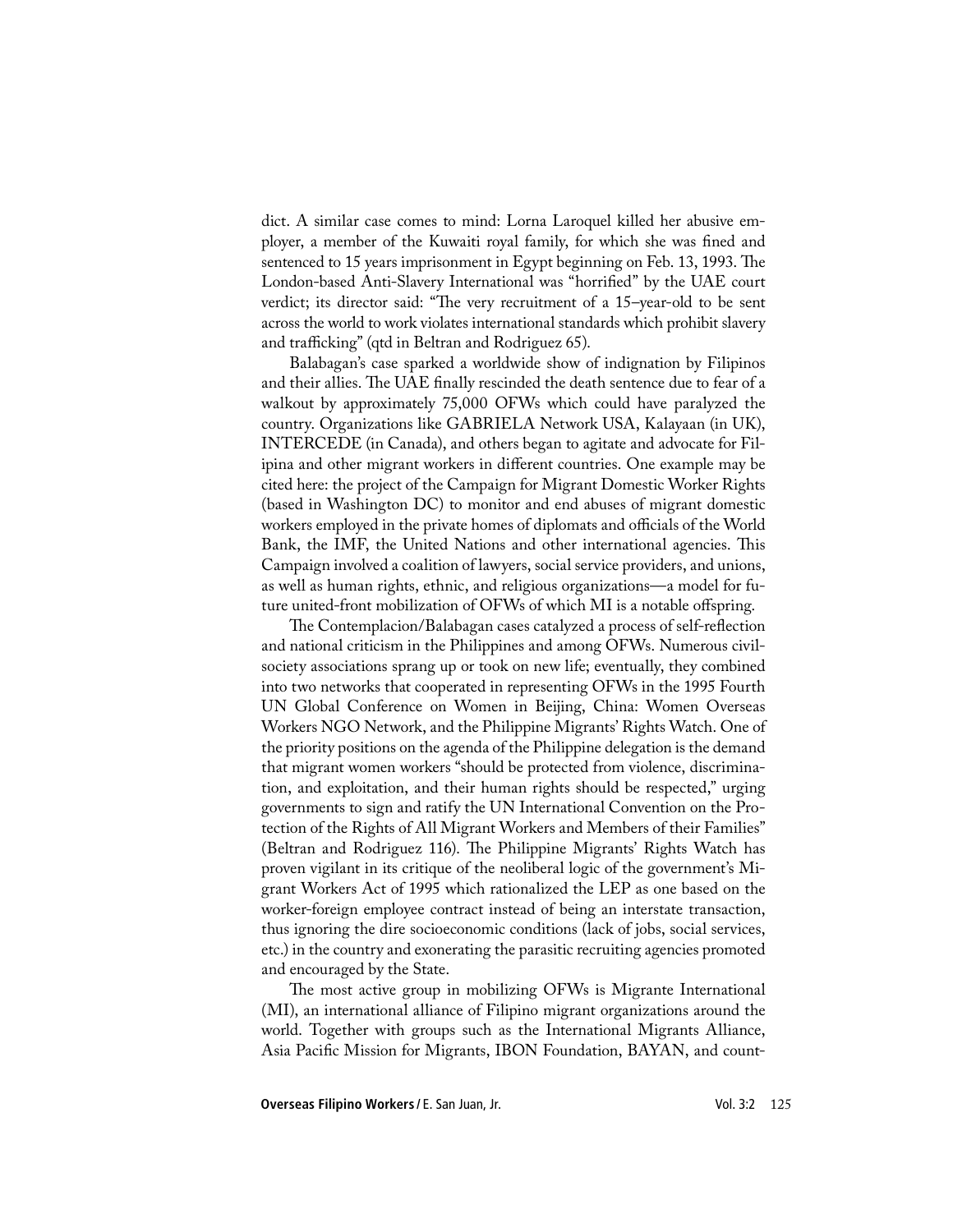less church-based groups, it challenged the intergovernment-directed 2008 Global Forum on Migration and Development (GFMD) held in Manila, Philippines. The GMFD hyped migration as a tool of national development, whereas, in truth—MI countered—displaced peoples, migrants and refugees are all victims of exploitation and oppression by monopoly capitalism and its neoliberal strategy of privatization and deregulation. They are symptoms of persistent underdevelopment caused by transnational corporations maximizing profit from intensified exploitation of land, natural resources, and human capital in subordinated or neocolonized countries such as the Philippines.

During the 10<sup>th</sup> Sessions of the UN Committee on Migrant Workers in April 2009 in Geneva, Switzerland, MI publicized the Arroyo regime's violation of OFW rights and its non-compliance with the provisions of the UN Convention on the Protection of Migrant Workers. Assisted by Migrante Europe, Grace Punongbayan's intervention highlighted the cases of an unjustly executed Filipina in Saudi Arabia, death-row inmates in Jeddah, runaway OFWs in the Middle East, consular neglect of OFWs in need of assistance, and numerous cases of forced slavery. In the past, MI has criticized the Philippine government's indifference to the plight of OFWs on death row (forty one, as of March 2009), in prison, or stranded. Bragas-Regalado, MI chairperson, protested the government's negligence: "In spite of an approximately \$8 billion OWWA (Overseas Workers Welfare Administration) fund, a DFA budget for OFW repatriation and Arroyo's pronouncements about the repatriation of OFWs in 'trouble spots,' stranded Filipino workers in Saudi Arabia, Kuwait, Lebanon and elsewhere are largely ignored" (Makilan). One key complaint is that the OWWA fund, which has extorted P19 billion annually from OFWs who cannot leave without being certified by the government, has not spent a single cent for migrant welfare; instead, it has been illegally raided by the Executive Office with impunity.

In a forum on "Migrant Rights Protection, Not Labor Exportation," Gary Martinex, the current chair of MI, remarked on how the 1995 Act intended to prevent another Contemplacion in the future has produced its opposite: the increase of OFWs on death row in the Middle East and elsewhere, and 29 "mysterious" cases of slain OFWs. He protested the systematic exaction of massive amounts of fees from OFWs (each OFW pays around P17,665), totaling P53 million every day, P19 billion annually. With the daily remittances of \$30 million, the government collects \$2 billion from documentary stamps alone. Despite these huge revenues, the Arroyo administration and its predecessors have not only abandoned distressed OFWs but have colluded with predatory recruiters and foreign governments in depriving OFWs of their hard-earned wages and punishing those who fled from brutal sexual and physical abuse. In effect, the government has flouted or mocked its own 1995 Act (RA 8042) which states that "The existence of the overseas employment pro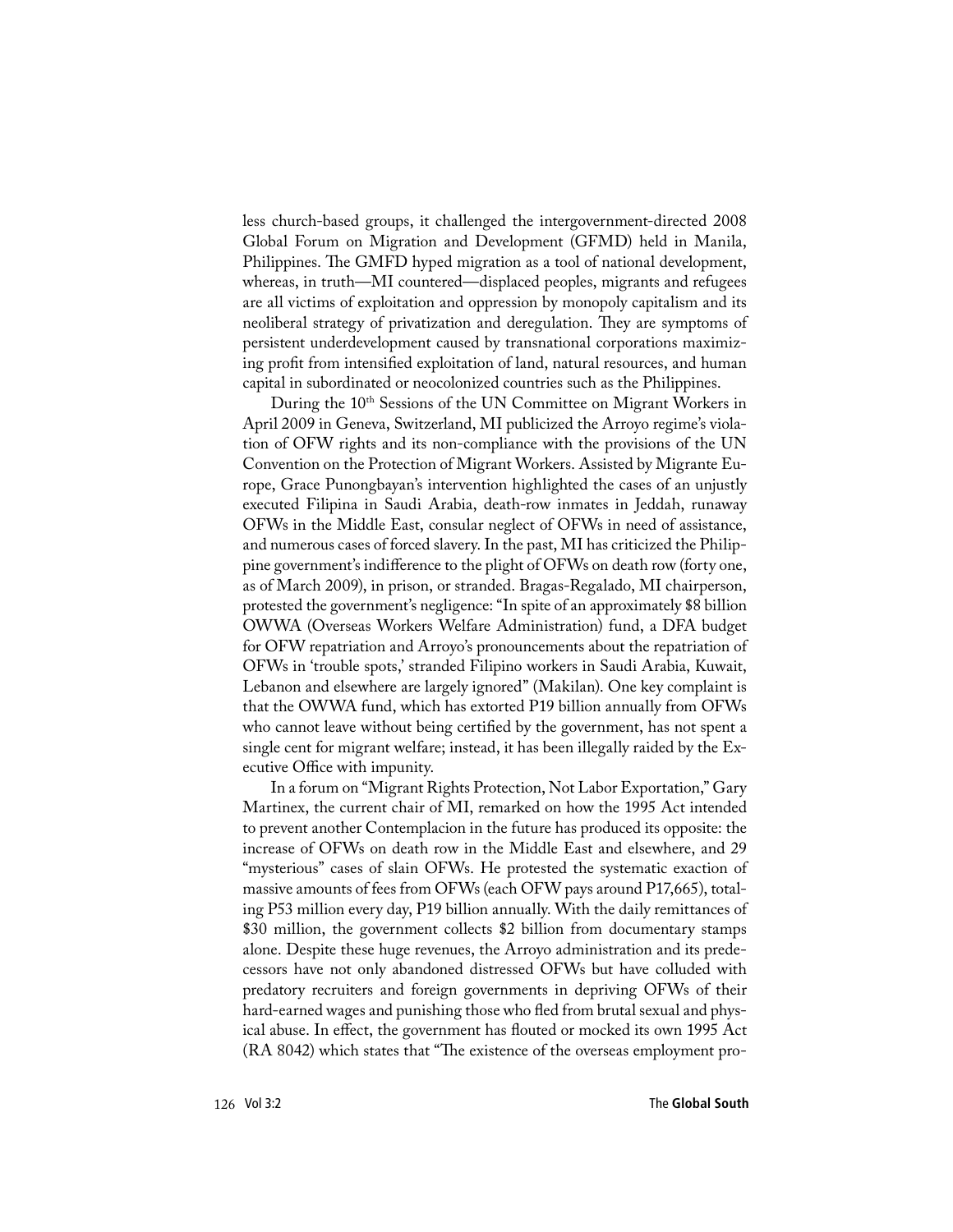gram rests solely on the assurance that the dignity and fundamental human rights and freedoms of the Filipino citizens shall not, at any time, be compromised or violated" (Olea 2).

Last June 7, celebrated as "Migrant's Day," a united front composed of MI together with dozens of NGOs and church-based groups organized rallies in Manila and other cities to inform the public of the plight of OFWs and protest government inefficiency and neglect. This front mobilized OFWs in the Middle East, Hong Kong, Japan, New Zealand, Australia, Italy, and all over Europe and North America. These actions mobilized Filipinos and the citizens of their host countries to agitate on behalf of not only migrants and refugees, but also of all Filipinos oppressed by the Arroyo regime. The rallies also denounced U.S. diplomatic and coercive interventions (covert action, low-intensity warfare) against the Filipino people's struggle for self-determination, social justice and equality—an ongoing project substantively legitimized in the March 2007 verdict of the Permanent People's Tribunal. This united-front praxis exemplifies a cumulative strategy of winning hegemony via the praxis of historic blocs.

Since my primary intent here is to offer theoretical propositions on the nature of the Filipino diasporic subject and its capacity for transformative agency, I will hazard to conclude with large generalizations and even some utopian foreshadowing. By virtue of its insertion into transitional conjunctures—from Spanish pre-industrial colonialism to U.S. monopoly-capitalist domination—the Filipino diasporic subject is essentially a historic bloc of diverse forces. Inscribed within the socio-historical context sketched broadly earlier, this bloc/subject is necessarily contradictory, a product of uneven and combined development. Its trajectory may be inferred from the layered dimension of its social rootedness in a semi-feudal, comprador-sponsored, bureaucratic formation and its exposure to the dictates of the neoliberal market. Such dictates, as we've noted earlier, ushered this neocolonized subject-bloc to situations of indentured servitude, serfhood, or virtual slavery (as witnessed by Balabagan's ordeal and the fate of "entertainers" owned by criminal syndicates). One may speculate that this collective subject manifests a constructive negativity as it struggles to free itself from quasi-feudal bondage and from slave-like confinement. Given the uneven, disaggregated process of diasporic contracts suffered by OFWs—a removal first from a semi-feudal, tributary formation to a capitalist regime that commodifies their personhoods—the struggle of this bloc (OFWs and their allies) will have to undergo a populardemocratic phase: regaining migrant-workers' liberties as persons with natural rights (as defined by the UN Charter, UN Convention on Migrants, etc.). After all, their cause is fundamental: to regain their right of livelihood expropriated by a minority privileged elite. But this stage coalesces with the struggle to assert the right to collective self-determination and representation, either as a national/popular bloc or political community defined by common principles

**Overseas Filipino Workers** / E. San Juan, Jr. **127 127 127**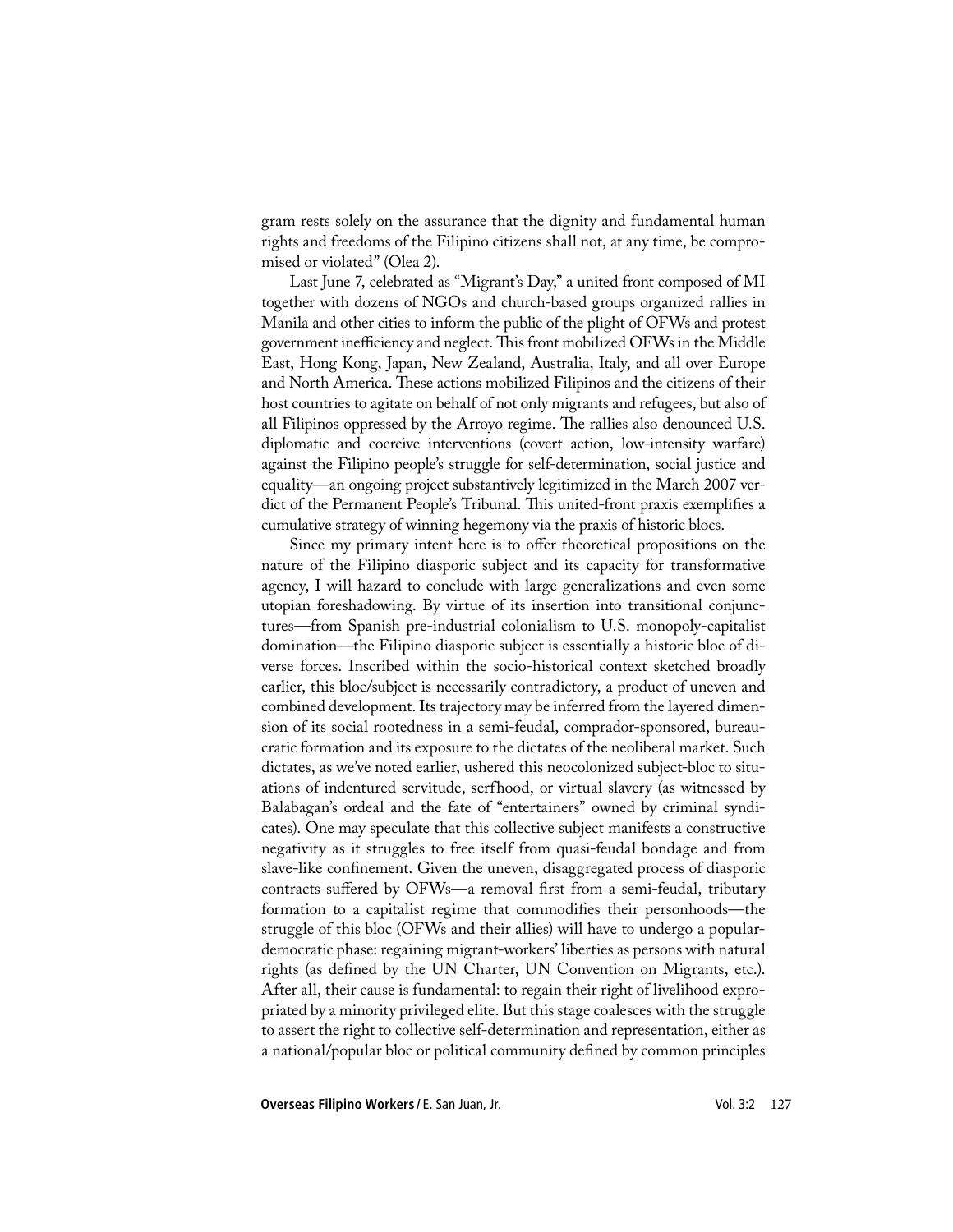and goals. This assertion is the struggle for popular-democratic hegemony in the Philippines and wherever overseas Filipinos live.

Uneven and combined development distinguishes this struggle. Two contradictory impulses are unified in this project of countering imperial hegemony: the separatist one of national independence and the integrationist one of unity with universal secular progress/world socialist revolution. This process of engagement would be historically contingent on the fluctuating crisis of global capitalism. Essentially, Filipino dislocation on both levels—as a people colonized by US imperial power, and as a quasi-nation subordinated to global capital, in the process of uneven development—constitutes the horizon of its project of affirming its identity as a historic bloc of progressive forces. This bloc will play its role as a revolutionary protagonist in the political terrain of a united front against disciplinary neoliberalism in an era when US hegemony (political and military) is yielding to a multipolar global arrangement. Filipino nationalism thereby acquires critical universality as part of the global anti-capitalist trend.

Perhaps the Filipino people, claiming their sovereign right to a historically specific position in the civilizational arena, would then become equal, active participants in a worldwide coalition of forces against monopoly finance capital and its local agents, be they labor recruiters; neocolonized bureaucratic states; financial consortiums; or transnational institutions like the IMF/WB, WTO, or even a supra-national entity like the UN controlled by wealthy industrialized elites. Only in this process of active solidarity with other subordinated or excluded peoples will OFWs, given their creative integrity and commitment to self-determination, be able to transcend their diasporic fate in a truly borderless world without classes, races, or nationalities. We envisage germinating from the combined ideas and practices of OFW struggles an alternative, feasible world without the blight of class exploitation and gendered oppression.

## **Works Cited**

- Aguilar, Delia D. "Questionable Claims: Colonialism *Redux*, Feminist Style." *Race and Class* 41.3 (2000): 1–12.
- Alimurung, Gendy. "Enslaved in Suburbia." *LA Weekly* 20–26 Feb. 2009: 23-26.

Amin, Samir. *Obsolescent Capitalism.* London and New York: Zed, 2003.

- Anderson, Bridget. *Doing the Dirty Work? "e Global Politics of Domestic Labour.* London: Zed, 2000.
- Beltran, Ruby and Gloria Rodriguez. *Filipino Women Migrant Workers: At the Crossroads and Beyond Beijing.* Quezon City: Giraffe, 1996.

Brantlinger, Patrick. *Crusoe's Footprints.* New York: Routledge, 1990.

Buck-Morrs, Susan. *Dreamworld and Catastrophe.* Cambridge, MA: MIT P, 2000.

Bultron, Ramon. "Impacts of Neoliberal Labor Market Reforms to Migrant Workers: Case Studies of Abuses from Labor Flexibilization in the Asia-Pacific." *Jobs and Justice*. Ed. Antonio Tujan. Quezon City: Asian Pacific Research Network/IBON, 2007. 55–66.